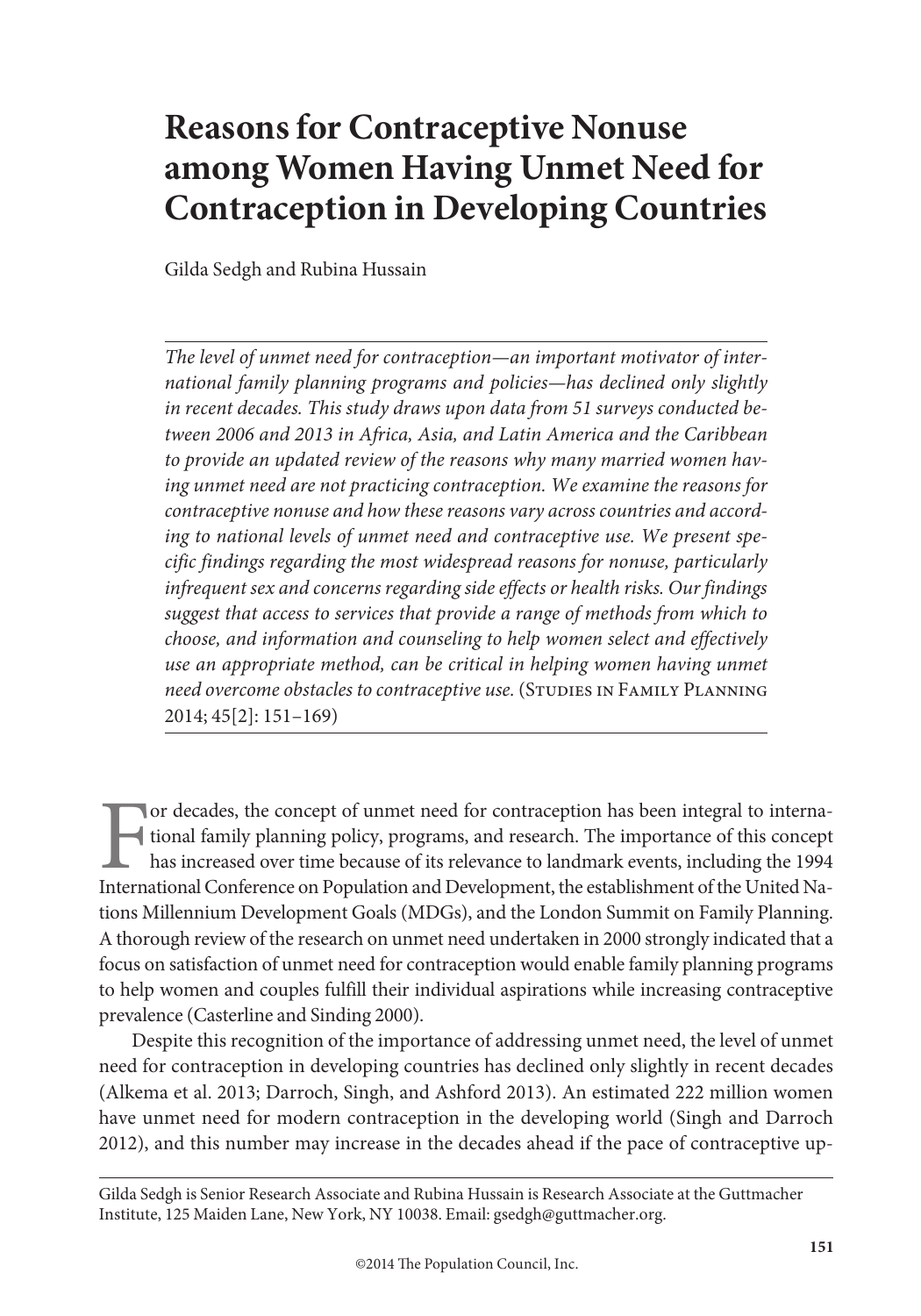take does not keep pace with population growth and the growing demand for smaller families and precisely timed births (Darroch, Sedgh, and Ball 2011). Estimates also indicate that if all women having unmet need used a modern contraceptive method, 54 million unintended pregnancies and 26 million abortions would be averted each year (Singh and Darroch 2012) .

Studies of the reasons for unmet need, based on surveys of married women in the late 1980s and early 1990s, found that lack of knowledge about contraception was highly prevalent, particularly in sub-Saharan Africa, and that concerns regarding side effects and health risks were common, especially in Asia and Latin America (Bongaarts and Bruce 1995; Westoff and Bankole 1995). More recently, a review of surveys of women in developing countries having unmet need in 1995–2005 indicated that lack of knowledge about contraception had declined substantially and that concerns regarding the side effects and health risks associated with modern contraceptive methods were increasingly common among reasons for nonuse of a method, as were infrequent sexual activity and breastfeeding (Sedgh et al. 2007).<sup>1</sup>

Many qualitative studies examining barriers to contraceptive use have also been undertaken. Although these studies have been limited in geographic scope, reviews of them have identified key themes. A review of studies of young women, primarily unmarried women in sub-Saharan Africa, identified lack of access to family planning education and to information concerning how contraceptive methods work as underlying themes across the studies (Williamson et al. 2009). Concerns regarding side effects and health risks pertained especially to menstrual disruption and fears of infertility. Unmarried women were also unwilling to risk the social disapproval associated with seeking services.

A broader review of relevant literature regarding barriers to contraceptive use identified obstacles such as limited method choice, misinformation concerning methods, constraints on women's decisionmaking abilities, health concerns, and provider biases (Campbell, Sahin-Hodoglugil, and Potts 2006). A number of landmark studies found these reasons for nonuse as well, and also indicated that women having unmet need might be less strongly motivated to avoid pregnancy than are those who practice contraception (Casterline, Perez, and Biddlecom 1997; Stash 1999; Casterline, Sathar, and ul Haque 2001).

Qualitative studies have largely uncovered many of the same general barriers identified by the large-scale quantitative surveys, albeit with more explanatory detail. Whereas the available qualitative research enhances our understanding of the barriers faced by certain populations of women, a geographically broad, quantitative assessment of women's reasons for nonuse can help shed light on general patterns and trends regarding the relative importance of these reasons. This study provides an updated review of the reasons why married women having unmet need are not practicing contraception in the major developing regions and subregions of the world and in each of the countries for which data are available. We also examine how these reasons vary across countries, according to levels of unmet need and contraceptive use. Finally, we explore evidence related to three key reasons for nonuse—infrequent sex, concerns regarding side effects and health risks, and postpartum amenorrhea/breastfeeding—in an effort to better understand the experiences of women who cite them.

<sup>1</sup> Women who cited lactational amenorrhea (LAM) as a method of contraception were not counted among women with unmet need.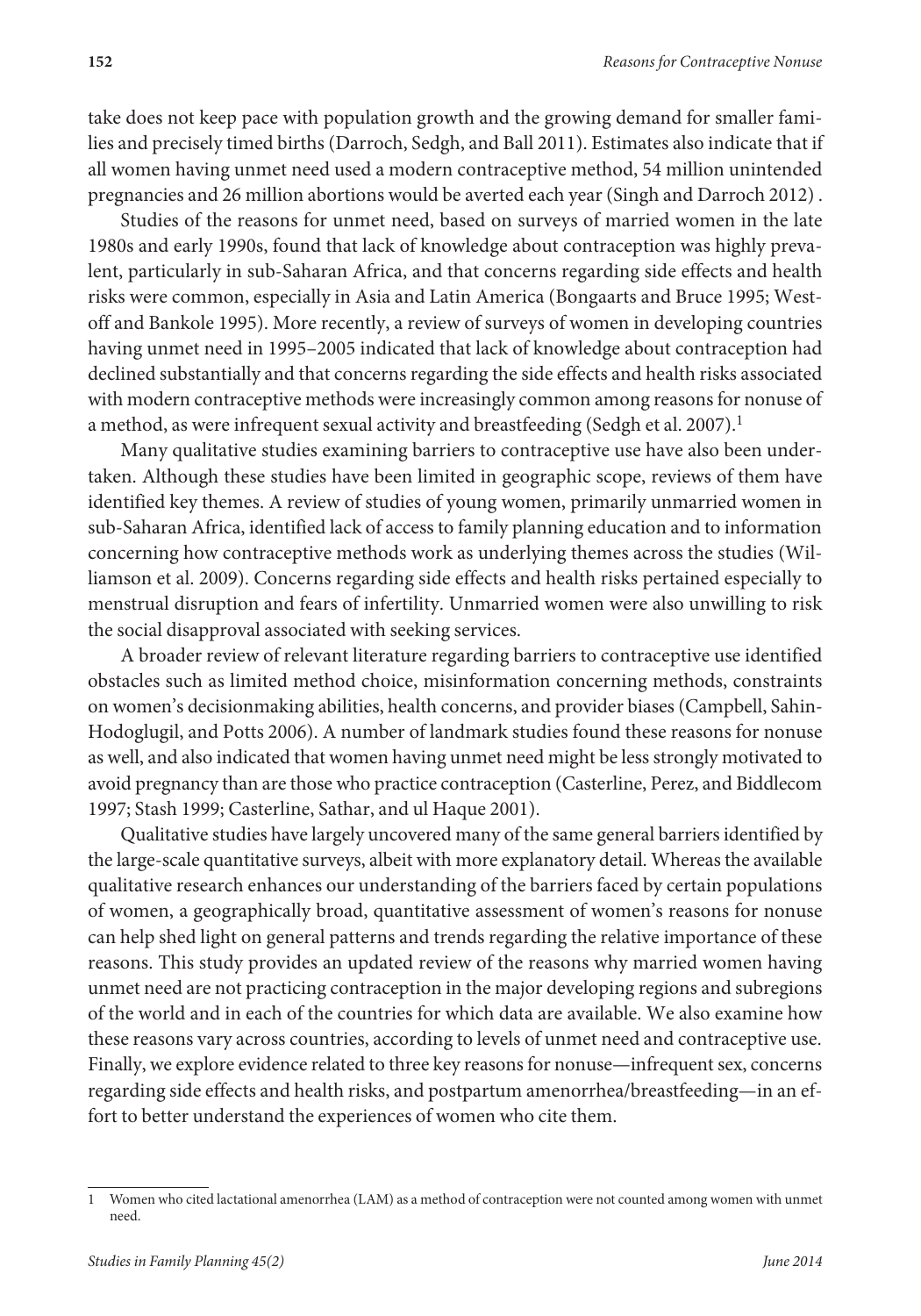# **DATA AND METHODS**

To identify current levels of and reasons for unmet need for contraception, we draw upon data from Demographic and Health Surveys (DHSs) conducted in 51 countries in Africa, Asia, and Latin America and the Caribbean<sup>2</sup> since  $2006$ <sup>3</sup> These countries represent 68 percent of the population in the developing world, excluding Eastern Asia. Unmet need for contraception is estimated to be lower in Eastern Asia than in any other subregion of the world (Alkema et al. 2013), and Demographic and Health surveys have not been conducted there. These analyses are limited to married women because some national surveys do not include unmarried women in their samples and some do not ask unmarried women about sexual activity and therefore do not ascertain the level of unmet need or reasons for contraceptive nonuse in this population.

## **Measure of Unmet Need for Contraception**

We use the definition of unmet need for contraception for married women that was developed for application to the Demographic and Health Surveys and recently revised to ensure greater consistency in estimation across countries and surveys (Bradley et al. 2012). According to this definition, married women of reproductive age (aged 15–49 years) have unmet need if they are fecund, do not want a child in the next two years or at all, and are not using any method of contraception, either modern or traditional. Pregnant women and women experiencing postpartum amenorrhea (and who gave birth within two years prior to the survey) are classified as having unmet need if they indicated that their current or recent pregnancy was unintended.

## **Reasons for Nonuse of Contraceptives**

Married women who were not using any method of contraception and who had indicated that they did not want to have a child in the near future were asked to indicate their reasons for nonuse. The question took the general form: "You have said that you do not want a child soon/another child soon/any children/any more children, but you are not using any method to avoid pregnancy. Can you tell me why?" Women having unmet need who were pregnant at the time of the survey, who had indicated they were not sure whether they want to have a child, or who said they were not sure when they want to have a child, were not asked their reasons for nonuse. Among the reasons we examined were those pertaining to access, opposition to contraception, breastfeeding, sexual activity, and concerns regarding the side effects and health risks of methods.

## **Analytic Approach**

For each country, we present the proportion of married women having unmet need for a contraceptive method. Women having unmet need were allowed to provide more than one reason for not using a method. We present the proportion of women who cite each of several key reasons for contraceptive nonuse.

<sup>2</sup> We employ the United Nations classification of countries into world regions and subregions. This classification combines Latin America and the Caribbean into one region.

<sup>3</sup> We classify surveys on the basis of the year in which they ended.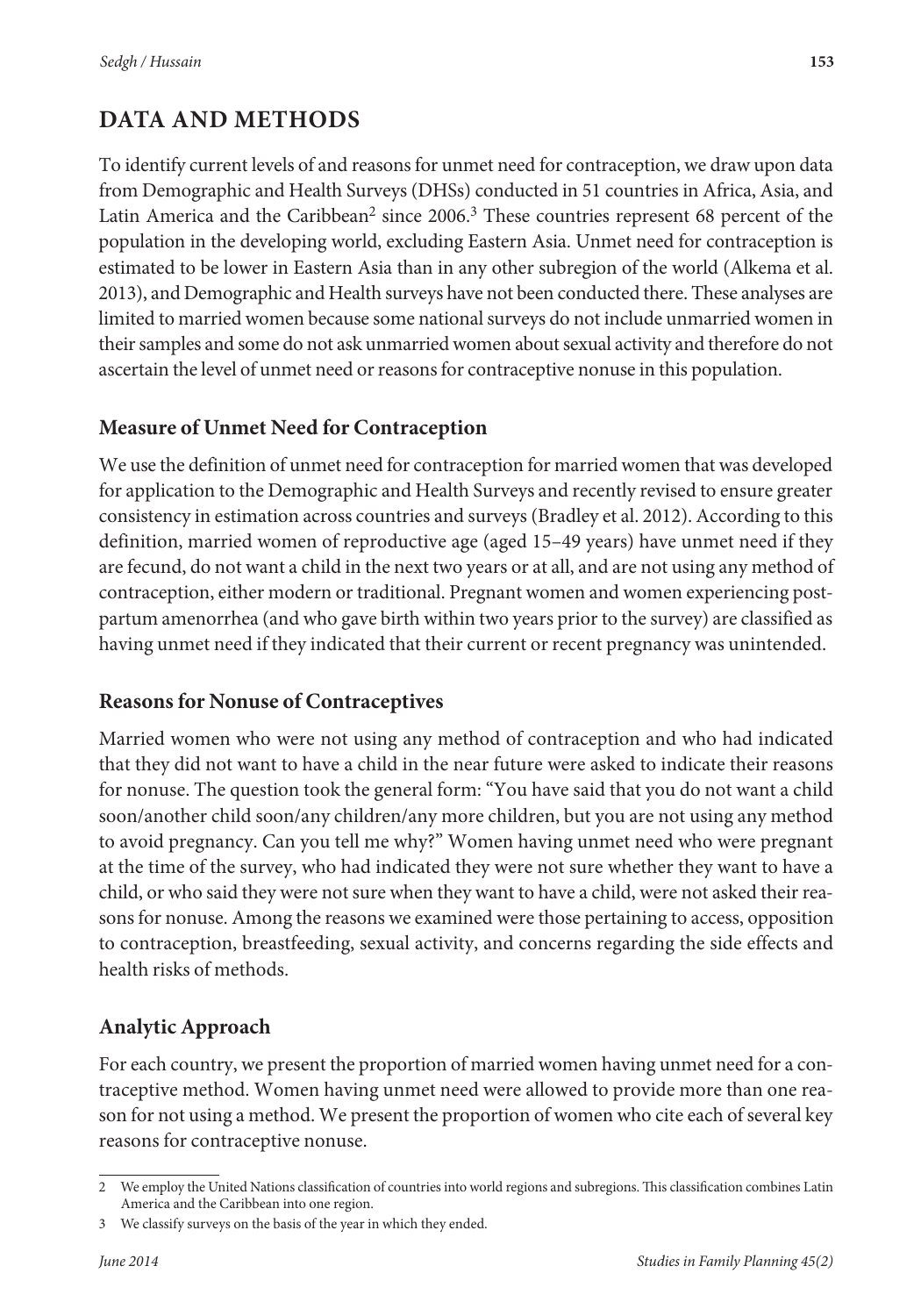We computed the average levels of unmet need and of specific reasons for contraceptive nonuse for each of the three developing regions from which DHS data are available. We also produced these estimates for each of the subregions for which surveys represent at least 50 percent of all women of reproductive age. The 51 surveys conducted since 2006 that contain information regarding unmet need represent 74 percent, 75 percent, and 19 percent of the populations of women aged 15–49 in Africa, Asia, and Latin America and the Caribbean, respectively (see Table 1). The estimates for Latin America and the Caribbean should not be interpreted as regionally representative. The data represent greater than 50 percent of the populations of women aged 15–49 in the subregions of Eastern, Middle, and Western Africa and South-Central and South-Eastern Asia. Although the Latin America and Caribbean region is poorly represented at both the regional and subregional levels (particularly in Central America), 49 percent of women in the Caribbean and 24 percent of women in South America are represented by the surveys.

The computed regional and subregional average levels of unmet need and reasons for nonuse are weighted averages of the findings for countries in each region. The 2012 population of married, 15–49-year-old women in each country served as the weights. These population sizes were estimated by applying the survey-based estimates of the proportion of 15–49-yearold women who are married to the number of women estimated to be in this age group by the UN Population Division (UN 2013a). For countries in which surveys did not yield estimates of the percent of women who are married (i.e., surveys that did not include unmarried women), the estimated proportion of 15–49-year-old women who are married was taken from the UN's world marriage data (UN 2013b).

We also classified countries according to their level of unmet need for contraception and examined whether the prevalence of key reasons for nonuse varied across four groups of countries: those where unmet need is low, low/medium, medium/high, and high. Similarly, we examined whether reasons for nonuse varied across four groups of countries classified by contraceptive prevalence. Chi-square tests were used to identify reasons that varied significantly in prevalence across these groups of countries.

| Region and subregion        | Number of countries<br>represented by surveys | Percentage of women aged 15-49<br>represented by surveys |
|-----------------------------|-----------------------------------------------|----------------------------------------------------------|
| Latin America and Caribbean | 7                                             | 19.0                                                     |
| Caribbean                   | $\overline{c}$                                | 48.7                                                     |
| Central America             |                                               | 4.6                                                      |
| South America               | 4                                             | 24.3                                                     |
| Asia <sup>a</sup>           | 13                                            | 74.7                                                     |
| South-Central Asia          | 6                                             | 89.5                                                     |
| South-Eastern Asia          | 4                                             | 57.1                                                     |
| Western Asia                | 3                                             | 8.7                                                      |
| Africa                      | 31                                            | 73.7                                                     |
| Eastern Africa              | 11                                            | 90.6                                                     |
| Middle Africa               | 5                                             | 71.5                                                     |
| Northern Africa             |                                               | 37.8                                                     |
| Southern Africa             | 3                                             | 9.0                                                      |
| Western Africa              | 11                                            | 95.9                                                     |

**TABLE 1 Number of countries and percentage of women aged 15–49 sampled in selected surveys containing data regarding unmet need, by region and subregion, 51 developing countries, 2006–13**

<sup>a</sup> Excludes Eastern Asia because data were not available for any of the countries in this subregion.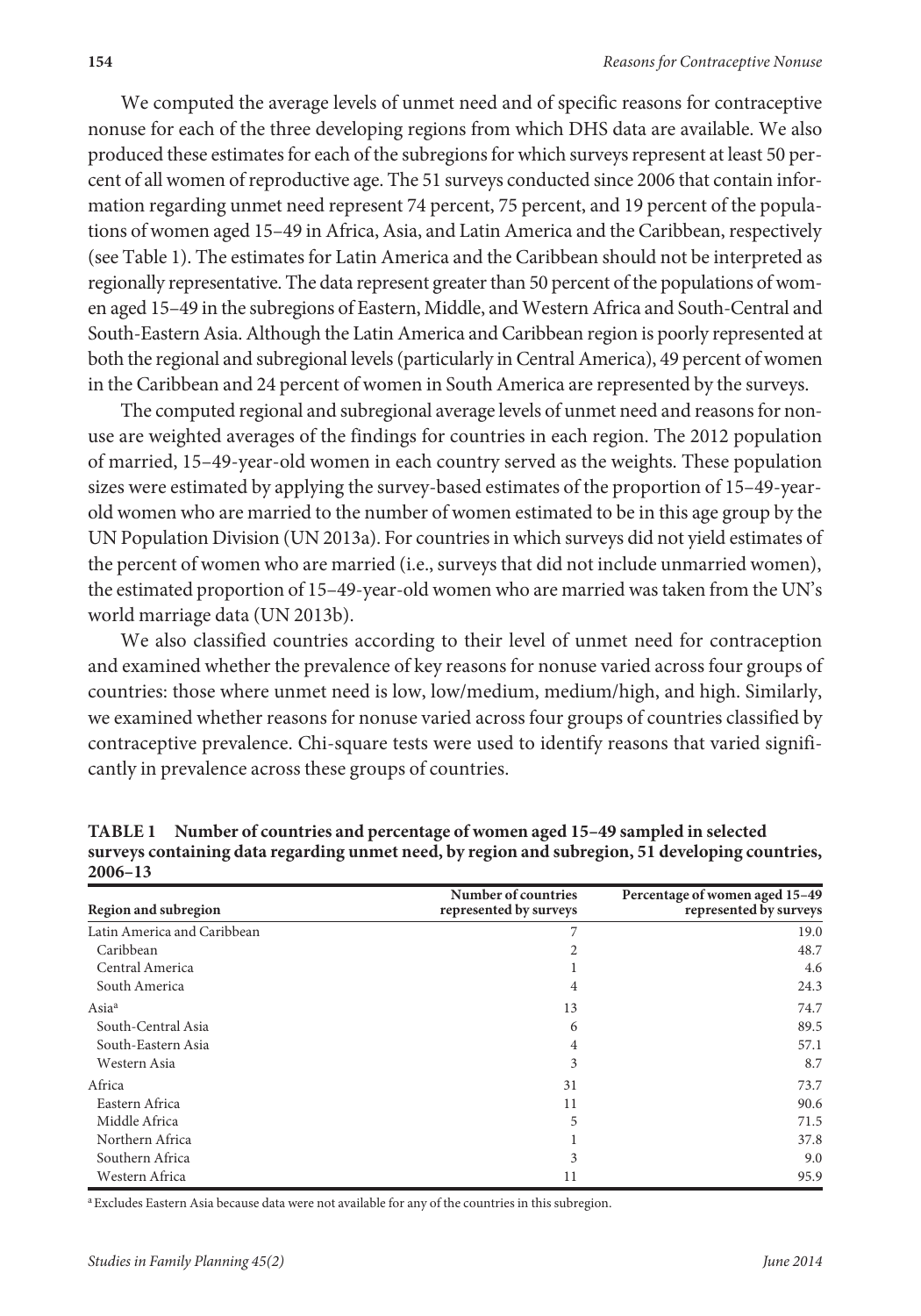Last, to look more closely at the experiences of women who gave some of the key reasons for nonuse, we used cross-tabulations to compute (1) the proportion of women who had sex in the previous three months among women citing infrequent or no sex as their reason for nonuse and among women giving any other reason for nonuse, and (2) the proportion of women who had ever used a modern contraceptive method $4$  among those citing concerns regarding side effects and health risks and among women giving any other reason for nonuse. We computed the proportion of women who had given birth within the prior six months and reported elsewhere in the survey that they were amenorrheic, among those citing postpartum amenorrhea or breastfeeding as their reason for nonuse.

## **RESULTS**

## **Regional Estimates of Unmet Need for Contraception**

As shown in Table 2, 24 percent of married women in Africa and 15 percent in Asia (excluding Eastern Asia) have unmet need for contraception. On average, 13 percent have unmet need in Latin America and the Caribbean, but coverage of this region by the surveys is very limited. Of the five subregions for which averages could be computed, unmet need is highest in Eastern and Middle Africa (26 percent in both).

## **Country Estimates of Unmet Need**

The percentage of women having unmet need varies widely across countries. The level of unmet need in Latin America and the Caribbean ranges from 9 percent in Colombia to 35 percent in Haiti. Unmet need in Asia ranges from 11 percent in Indonesia to 32 percent in Timor-Leste. In Africa, unmet need is lowest in Egypt (12 percent) and highest in Sao Tome and Principe (38 percent) and in Ghana and Liberia (36 percent each). In nearly two-thirds of the countries in Africa, the level of unmet need exceeds 25 percent.

## **Regional Estimates of Reasons for Nonuse among Women Having Unmet Need**

Though women are asked to indicate all of their reasons for not practicing contraception, the average number of responses proffered is 1.2. Across the countries, most women who give more than one reason give only two reasons, and in most instances the second reason is classified as "other." Thus, some barriers to use might be more common than indicated here, because women might have cited only one of the key barriers even when multiple barriers existed.

On average, 34 percent of women in Latin America and the Caribbean, 31 percent of women in Asia, and 19 percent of women in Africa say they are not using a method because they have sex infrequently or not at all (see Table 2 and Figure 1). At the subregional level, this reason is most frequently given in South-Central Asia (32 percent). This reason is least common in Eastern and Western Africa (15 percent and 16 percent, respectively).

<sup>4</sup> In 24 countries, ascertaining whether women had ever used any method (modern or traditional) was possible but not whether they had ever used a modern method.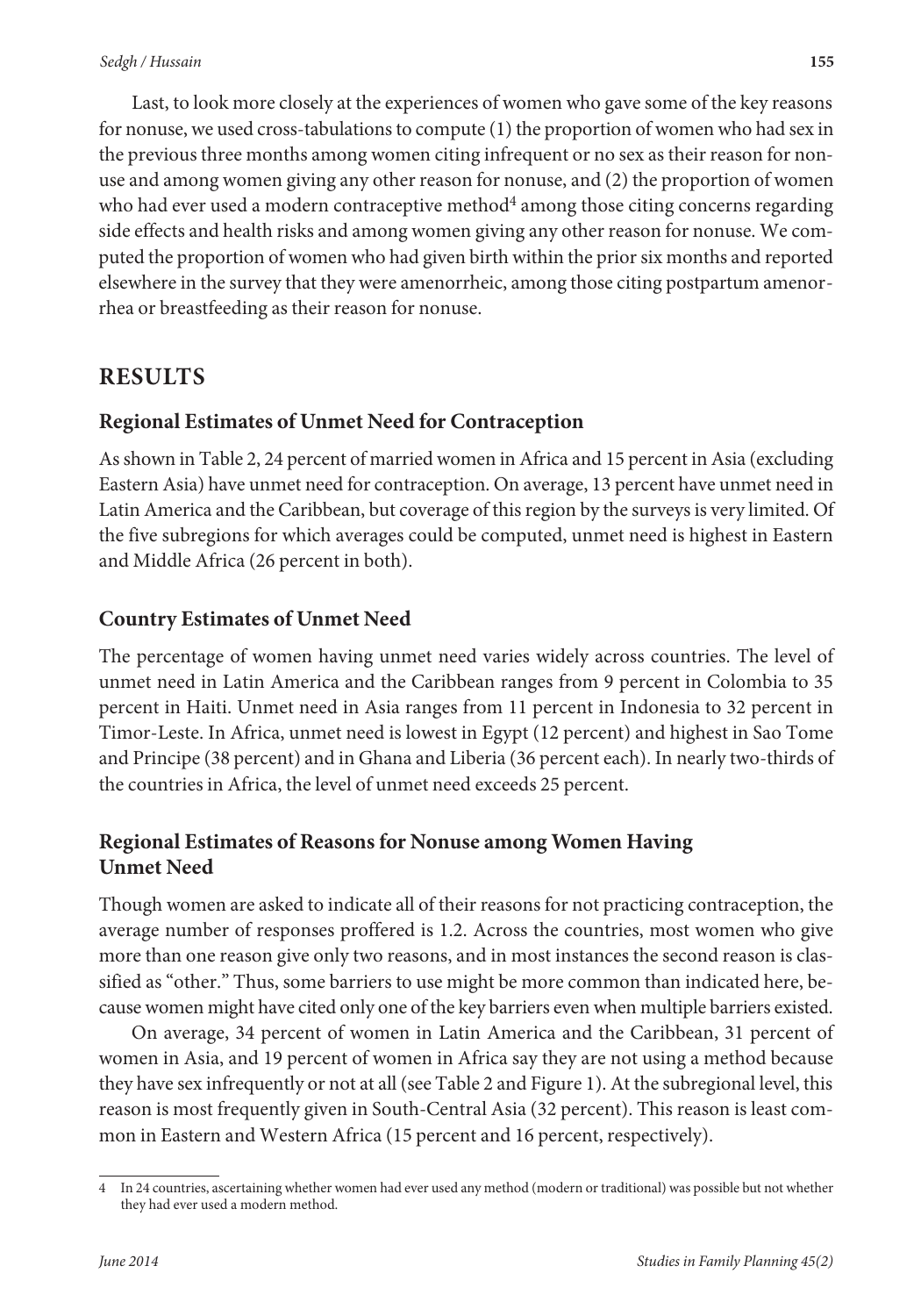| ווים מזה                      |                       |
|-------------------------------|-----------------------|
| <br> <br>                     |                       |
| I                             |                       |
| <b>TANK CONTROL</b><br>ì      |                       |
|                               |                       |
|                               |                       |
|                               |                       |
|                               |                       |
| <b>CAL DIARTHOUSE ARE</b>     |                       |
| ۱,                            |                       |
| S<br>S                        |                       |
|                               |                       |
|                               |                       |
| i<br>K                        |                       |
| wat naad av                   |                       |
|                               |                       |
|                               |                       |
|                               |                       |
|                               |                       |
|                               |                       |
|                               |                       |
| Thumb need by ever            |                       |
|                               |                       |
|                               |                       |
|                               |                       |
| ;;                            |                       |
|                               | -<br> <br>Į           |
| $\overline{a}$<br>I<br>ļ<br>j |                       |
| ł<br>ed .                     |                       |
| men ao.<br>j                  |                       |
|                               | ountr                 |
| <b>.</b><br>יאוד              |                       |
|                               |                       |
| J                             | ים הוחסומה (Pyeloming |
| į                             |                       |
| ׇ֚֓֡<br>ı<br>Ė<br>l           | i                     |
| 1<br>¢                        | country.              |
| l<br>$\mathbf{F}$<br>I        |                       |
| j<br>١                        |                       |

| $rac{nc}{0.5}$<br>$\frac{3}{1.7}$<br>$\frac{12}{6}$<br>0.3<br>$1.2$ $3.1$<br>0.8<br>3.9<br>10.8<br>nc<br>$1.5$<br>$17.2$<br>1.5<br>$3.145$<br>$3.45$<br>2.6<br>27.3<br>36.3<br>$3.\overline{6}$<br>2.4<br>nc<br>$1.0\,$<br>$9.0$<br>5.7<br>Other<br>10.3<br>4.2<br>hc<br>8.7<br>nc<br>11.6<br>8.1<br>$\overline{61}$<br>Lacking<br>access <sup>c</sup><br>3.9<br>nc<br>$2.2$<br>$3.7$<br>nc<br>nc<br>$8.7\,$<br>6.9<br>6.0<br>5.9<br>1.2<br>6.8<br>1.8<br>1.4<br>5.0<br>2.6<br>6.7<br>$1.8\,$<br>3.7<br>16.7<br>2.5<br>hc<br>0.8<br>$5.2$<br>1.6<br>3.2<br>4.4<br>2.1<br>$0.26$<br>$0.4$<br>0.0<br>0.6<br>0.9<br>್<br>methods<br>nc<br>$0.2$ i.7<br>$\frac{9}{1}$<br>0.2<br>0.8<br>0.9<br>$0.8\,$<br>6.8<br>nc<br>$0.2$<br>$3.0$<br>$0.0$<br>ă<br>0.2<br>0.4<br>ă<br>8.3<br>Unaware<br>$\overline{0}$ .<br>2.1<br>Ξ<br>Ξ<br>5.6<br>5.9<br>22.9<br>2.8<br>$3.068$<br>$2.068$<br>9.6<br>2.6<br>2.0<br>4.0<br>22.9<br>Subfecund<br>4.8<br>$\overline{1.0}$<br>ă<br>ă<br>9.3<br>$4.7$<br>0.5<br>16.7<br>10.9<br>ă<br>6.7<br>3.2<br>ă<br>23.2<br>$\Box$<br>breastfeeding<br>13.6<br>22.8<br>2.6<br>38.3<br>8.9<br>7.6<br>7.8<br>$6.0\,$<br>10.6<br>6.4<br>3.5<br>ă<br>10.2<br>19.3<br>ă<br>13.0<br>nc<br>17.8<br>18.0<br>20.3<br>18.0<br>21.3<br>15.7<br>23.2<br>nc<br>8.1<br>12.2<br>9.3<br>Postpartum<br>amenorrhea/<br>Anyone<br>opposed<br>ă<br>20.0<br>$12.2$<br>7.5<br>12.0<br>4.5<br>26.9<br>30.9<br>$8.0$<br>$32.1$<br>6.8<br>7.4<br>11.2<br>35.7<br>ă<br>14.4<br>nc<br>49.4<br>45.2<br>16.2<br>4.5<br>14.4<br>67.8<br>$\overline{\mathbf{u}}$<br>28.5<br>10.8<br>15.1<br>Opposition to use<br>others<br>opposed<br>3.8<br>7.0<br>$7.\overline{0}$<br>$6.\overline{0}$<br>$12.9$<br>3.4<br>15.0<br>14.0<br>12.6<br>$2.6$<br>1.9<br>26.6<br>n <sub>c</sub><br>7.16<br>7.6<br>ă<br>4.2<br>$\frac{nc}{7.4}$<br>n <sub>c</sub><br>2.2<br>$\frac{12}{1}$<br>14.3<br>5.1<br>$1.7\,$<br>$5.1\,$<br>Partner/<br>Woman<br>opposed <sup>b</sup><br>ă<br>29.8<br>$6.384$<br>$6.084$<br>8.9<br>$21.7$<br>5.5<br>$22.0$<br>$22.1$<br>$1.8\,$<br>41.5<br>5.2<br>2.9<br>6.3<br>ă<br>n <sub>c</sub><br>14.4<br>50.9<br>$n$ c<br>23.4<br>$8.7\,$<br>2.2<br>36.1<br>10.1<br>8.1<br>risks <sup>a</sup><br>health<br>34.5<br>ă<br>31.3<br>50.6<br>ă<br>20.6<br>nc<br>23.9<br>21.0<br>36.9<br>19.6<br>22.9<br>10.0<br>24.6<br>36.2<br>32.9<br>43.8<br>30.9<br>Side<br>18.7<br>15.2<br>51.2<br>nc<br>21.1<br>26.1<br>31.5<br>20.1<br>20.1<br>$\overline{z}$<br>effects/<br>16.9<br>30.6<br>31.8<br>72.9<br>31.9<br>34.3<br>ă<br>23.5<br>15.7<br>51.4<br>39.9<br>23.9<br>52.3<br>57.5<br>27.2<br>17.3<br>28.5<br>24.8<br>quent<br>sex<br>hc<br>nc<br>41.2<br>22.4<br>29.5<br>ă<br>43.7<br>28.7<br>Infre-<br>29.7<br>2.1<br>$14.0$ $14.0$ $25.0$ $25.0$ $25.0$ $25.0$<br>Married<br>with<br>$\frac{1}{\text{med}}$<br>12.9<br>$\frac{12}{11.2}$<br>nc<br>$10.6\,$<br>$\frac{120.7}{20.8}$<br>20.7<br>29.6<br>14.8<br>14.4<br>$\begin{array}{c} 23.5 \\ 11.4 \\ 22.0 \\ 31.5 \end{array}$<br>$13.5$<br>$15.8$<br>$11.7$<br>2005-06<br>2012-13<br>2009-10<br>Year of<br>LATIN AMERICA AND CARIBBEAN<br>survey<br>2011<br>2012<br>2010<br>2010<br>2006<br>2012<br>2008<br>2010<br>2009<br>2012<br>2011<br>2012<br>2008<br>2007<br>2012<br>2012<br>2012<br>Region/subregion/country<br>Dominican Republic<br>South-Central Asia<br>South-Eastern Asia<br>Central America<br>Kyrgyz Republic<br>South America<br>Western Asia<br>Timor-Leste<br>Bangladesh<br>Philippines<br>Caribbean<br>Azerbaijan<br>Cambodia<br>Honduras<br>Tajikistan<br>Indonesia<br>Colombia<br>Armenia<br>Pakistan<br>Guyana<br>Bolivia<br>Jordan<br><b>ASIA</b><br>Nepal<br>India<br>Haiti<br>Peru |  |  |  |  | Reasons for contraceptive nonuse |  |  |                         |
|---------------------------------------------------------------------------------------------------------------------------------------------------------------------------------------------------------------------------------------------------------------------------------------------------------------------------------------------------------------------------------------------------------------------------------------------------------------------------------------------------------------------------------------------------------------------------------------------------------------------------------------------------------------------------------------------------------------------------------------------------------------------------------------------------------------------------------------------------------------------------------------------------------------------------------------------------------------------------------------------------------------------------------------------------------------------------------------------------------------------------------------------------------------------------------------------------------------------------------------------------------------------------------------------------------------------------------------------------------------------------------------------------------------------------------------------------------------------------------------------------------------------------------------------------------------------------------------------------------------------------------------------------------------------------------------------------------------------------------------------------------------------------------------------------------------------------------------------------------------------------------------------------------------------------------------------------------------------------------------------------------------------------------------------------------------------------------------------------------------------------------------------------------------------------------------------------------------------------------------------------------------------------------------------------------------------------------------------------------------------------------------------------------------------------------------------------------------------------------------------------------------------------------------------------------------------------------------------------------------------------------------------------------------------------------------------------------------------------------------------------------------------------------------------------------------------------------------------------------------------------------------------------------------------------------------------------------------------------------------------------------------------------------------------------------------------------------------------------------------------------------------------------------------------------------------------------------------------------------------------------------------------------------------------------------------------------------------------------------------------------------------------------------------------------------------------------------------------------------------------------------------------------------------------------------------------------------------------------------------------------------------------------|--|--|--|--|----------------------------------|--|--|-------------------------|
|                                                                                                                                                                                                                                                                                                                                                                                                                                                                                                                                                                                                                                                                                                                                                                                                                                                                                                                                                                                                                                                                                                                                                                                                                                                                                                                                                                                                                                                                                                                                                                                                                                                                                                                                                                                                                                                                                                                                                                                                                                                                                                                                                                                                                                                                                                                                                                                                                                                                                                                                                                                                                                                                                                                                                                                                                                                                                                                                                                                                                                                                                                                                                                                                                                                                                                                                                                                                                                                                                                                                                                                                                                                   |  |  |  |  |                                  |  |  |                         |
|                                                                                                                                                                                                                                                                                                                                                                                                                                                                                                                                                                                                                                                                                                                                                                                                                                                                                                                                                                                                                                                                                                                                                                                                                                                                                                                                                                                                                                                                                                                                                                                                                                                                                                                                                                                                                                                                                                                                                                                                                                                                                                                                                                                                                                                                                                                                                                                                                                                                                                                                                                                                                                                                                                                                                                                                                                                                                                                                                                                                                                                                                                                                                                                                                                                                                                                                                                                                                                                                                                                                                                                                                                                   |  |  |  |  |                                  |  |  | Does not<br>know        |
|                                                                                                                                                                                                                                                                                                                                                                                                                                                                                                                                                                                                                                                                                                                                                                                                                                                                                                                                                                                                                                                                                                                                                                                                                                                                                                                                                                                                                                                                                                                                                                                                                                                                                                                                                                                                                                                                                                                                                                                                                                                                                                                                                                                                                                                                                                                                                                                                                                                                                                                                                                                                                                                                                                                                                                                                                                                                                                                                                                                                                                                                                                                                                                                                                                                                                                                                                                                                                                                                                                                                                                                                                                                   |  |  |  |  |                                  |  |  | Ξ                       |
|                                                                                                                                                                                                                                                                                                                                                                                                                                                                                                                                                                                                                                                                                                                                                                                                                                                                                                                                                                                                                                                                                                                                                                                                                                                                                                                                                                                                                                                                                                                                                                                                                                                                                                                                                                                                                                                                                                                                                                                                                                                                                                                                                                                                                                                                                                                                                                                                                                                                                                                                                                                                                                                                                                                                                                                                                                                                                                                                                                                                                                                                                                                                                                                                                                                                                                                                                                                                                                                                                                                                                                                                                                                   |  |  |  |  |                                  |  |  |                         |
|                                                                                                                                                                                                                                                                                                                                                                                                                                                                                                                                                                                                                                                                                                                                                                                                                                                                                                                                                                                                                                                                                                                                                                                                                                                                                                                                                                                                                                                                                                                                                                                                                                                                                                                                                                                                                                                                                                                                                                                                                                                                                                                                                                                                                                                                                                                                                                                                                                                                                                                                                                                                                                                                                                                                                                                                                                                                                                                                                                                                                                                                                                                                                                                                                                                                                                                                                                                                                                                                                                                                                                                                                                                   |  |  |  |  |                                  |  |  |                         |
|                                                                                                                                                                                                                                                                                                                                                                                                                                                                                                                                                                                                                                                                                                                                                                                                                                                                                                                                                                                                                                                                                                                                                                                                                                                                                                                                                                                                                                                                                                                                                                                                                                                                                                                                                                                                                                                                                                                                                                                                                                                                                                                                                                                                                                                                                                                                                                                                                                                                                                                                                                                                                                                                                                                                                                                                                                                                                                                                                                                                                                                                                                                                                                                                                                                                                                                                                                                                                                                                                                                                                                                                                                                   |  |  |  |  |                                  |  |  |                         |
|                                                                                                                                                                                                                                                                                                                                                                                                                                                                                                                                                                                                                                                                                                                                                                                                                                                                                                                                                                                                                                                                                                                                                                                                                                                                                                                                                                                                                                                                                                                                                                                                                                                                                                                                                                                                                                                                                                                                                                                                                                                                                                                                                                                                                                                                                                                                                                                                                                                                                                                                                                                                                                                                                                                                                                                                                                                                                                                                                                                                                                                                                                                                                                                                                                                                                                                                                                                                                                                                                                                                                                                                                                                   |  |  |  |  |                                  |  |  |                         |
|                                                                                                                                                                                                                                                                                                                                                                                                                                                                                                                                                                                                                                                                                                                                                                                                                                                                                                                                                                                                                                                                                                                                                                                                                                                                                                                                                                                                                                                                                                                                                                                                                                                                                                                                                                                                                                                                                                                                                                                                                                                                                                                                                                                                                                                                                                                                                                                                                                                                                                                                                                                                                                                                                                                                                                                                                                                                                                                                                                                                                                                                                                                                                                                                                                                                                                                                                                                                                                                                                                                                                                                                                                                   |  |  |  |  |                                  |  |  |                         |
|                                                                                                                                                                                                                                                                                                                                                                                                                                                                                                                                                                                                                                                                                                                                                                                                                                                                                                                                                                                                                                                                                                                                                                                                                                                                                                                                                                                                                                                                                                                                                                                                                                                                                                                                                                                                                                                                                                                                                                                                                                                                                                                                                                                                                                                                                                                                                                                                                                                                                                                                                                                                                                                                                                                                                                                                                                                                                                                                                                                                                                                                                                                                                                                                                                                                                                                                                                                                                                                                                                                                                                                                                                                   |  |  |  |  |                                  |  |  | $\overline{\mathbf{u}}$ |
|                                                                                                                                                                                                                                                                                                                                                                                                                                                                                                                                                                                                                                                                                                                                                                                                                                                                                                                                                                                                                                                                                                                                                                                                                                                                                                                                                                                                                                                                                                                                                                                                                                                                                                                                                                                                                                                                                                                                                                                                                                                                                                                                                                                                                                                                                                                                                                                                                                                                                                                                                                                                                                                                                                                                                                                                                                                                                                                                                                                                                                                                                                                                                                                                                                                                                                                                                                                                                                                                                                                                                                                                                                                   |  |  |  |  |                                  |  |  |                         |
|                                                                                                                                                                                                                                                                                                                                                                                                                                                                                                                                                                                                                                                                                                                                                                                                                                                                                                                                                                                                                                                                                                                                                                                                                                                                                                                                                                                                                                                                                                                                                                                                                                                                                                                                                                                                                                                                                                                                                                                                                                                                                                                                                                                                                                                                                                                                                                                                                                                                                                                                                                                                                                                                                                                                                                                                                                                                                                                                                                                                                                                                                                                                                                                                                                                                                                                                                                                                                                                                                                                                                                                                                                                   |  |  |  |  |                                  |  |  |                         |
|                                                                                                                                                                                                                                                                                                                                                                                                                                                                                                                                                                                                                                                                                                                                                                                                                                                                                                                                                                                                                                                                                                                                                                                                                                                                                                                                                                                                                                                                                                                                                                                                                                                                                                                                                                                                                                                                                                                                                                                                                                                                                                                                                                                                                                                                                                                                                                                                                                                                                                                                                                                                                                                                                                                                                                                                                                                                                                                                                                                                                                                                                                                                                                                                                                                                                                                                                                                                                                                                                                                                                                                                                                                   |  |  |  |  |                                  |  |  | 12.2                    |
|                                                                                                                                                                                                                                                                                                                                                                                                                                                                                                                                                                                                                                                                                                                                                                                                                                                                                                                                                                                                                                                                                                                                                                                                                                                                                                                                                                                                                                                                                                                                                                                                                                                                                                                                                                                                                                                                                                                                                                                                                                                                                                                                                                                                                                                                                                                                                                                                                                                                                                                                                                                                                                                                                                                                                                                                                                                                                                                                                                                                                                                                                                                                                                                                                                                                                                                                                                                                                                                                                                                                                                                                                                                   |  |  |  |  |                                  |  |  | 0.4                     |
|                                                                                                                                                                                                                                                                                                                                                                                                                                                                                                                                                                                                                                                                                                                                                                                                                                                                                                                                                                                                                                                                                                                                                                                                                                                                                                                                                                                                                                                                                                                                                                                                                                                                                                                                                                                                                                                                                                                                                                                                                                                                                                                                                                                                                                                                                                                                                                                                                                                                                                                                                                                                                                                                                                                                                                                                                                                                                                                                                                                                                                                                                                                                                                                                                                                                                                                                                                                                                                                                                                                                                                                                                                                   |  |  |  |  |                                  |  |  | 1.3                     |
|                                                                                                                                                                                                                                                                                                                                                                                                                                                                                                                                                                                                                                                                                                                                                                                                                                                                                                                                                                                                                                                                                                                                                                                                                                                                                                                                                                                                                                                                                                                                                                                                                                                                                                                                                                                                                                                                                                                                                                                                                                                                                                                                                                                                                                                                                                                                                                                                                                                                                                                                                                                                                                                                                                                                                                                                                                                                                                                                                                                                                                                                                                                                                                                                                                                                                                                                                                                                                                                                                                                                                                                                                                                   |  |  |  |  |                                  |  |  | 1.3                     |
|                                                                                                                                                                                                                                                                                                                                                                                                                                                                                                                                                                                                                                                                                                                                                                                                                                                                                                                                                                                                                                                                                                                                                                                                                                                                                                                                                                                                                                                                                                                                                                                                                                                                                                                                                                                                                                                                                                                                                                                                                                                                                                                                                                                                                                                                                                                                                                                                                                                                                                                                                                                                                                                                                                                                                                                                                                                                                                                                                                                                                                                                                                                                                                                                                                                                                                                                                                                                                                                                                                                                                                                                                                                   |  |  |  |  |                                  |  |  | $\overline{0}$ .        |
|                                                                                                                                                                                                                                                                                                                                                                                                                                                                                                                                                                                                                                                                                                                                                                                                                                                                                                                                                                                                                                                                                                                                                                                                                                                                                                                                                                                                                                                                                                                                                                                                                                                                                                                                                                                                                                                                                                                                                                                                                                                                                                                                                                                                                                                                                                                                                                                                                                                                                                                                                                                                                                                                                                                                                                                                                                                                                                                                                                                                                                                                                                                                                                                                                                                                                                                                                                                                                                                                                                                                                                                                                                                   |  |  |  |  |                                  |  |  | 1.6                     |
|                                                                                                                                                                                                                                                                                                                                                                                                                                                                                                                                                                                                                                                                                                                                                                                                                                                                                                                                                                                                                                                                                                                                                                                                                                                                                                                                                                                                                                                                                                                                                                                                                                                                                                                                                                                                                                                                                                                                                                                                                                                                                                                                                                                                                                                                                                                                                                                                                                                                                                                                                                                                                                                                                                                                                                                                                                                                                                                                                                                                                                                                                                                                                                                                                                                                                                                                                                                                                                                                                                                                                                                                                                                   |  |  |  |  |                                  |  |  | 0.6                     |
|                                                                                                                                                                                                                                                                                                                                                                                                                                                                                                                                                                                                                                                                                                                                                                                                                                                                                                                                                                                                                                                                                                                                                                                                                                                                                                                                                                                                                                                                                                                                                                                                                                                                                                                                                                                                                                                                                                                                                                                                                                                                                                                                                                                                                                                                                                                                                                                                                                                                                                                                                                                                                                                                                                                                                                                                                                                                                                                                                                                                                                                                                                                                                                                                                                                                                                                                                                                                                                                                                                                                                                                                                                                   |  |  |  |  |                                  |  |  | 0.4                     |
|                                                                                                                                                                                                                                                                                                                                                                                                                                                                                                                                                                                                                                                                                                                                                                                                                                                                                                                                                                                                                                                                                                                                                                                                                                                                                                                                                                                                                                                                                                                                                                                                                                                                                                                                                                                                                                                                                                                                                                                                                                                                                                                                                                                                                                                                                                                                                                                                                                                                                                                                                                                                                                                                                                                                                                                                                                                                                                                                                                                                                                                                                                                                                                                                                                                                                                                                                                                                                                                                                                                                                                                                                                                   |  |  |  |  |                                  |  |  | 0.3                     |
|                                                                                                                                                                                                                                                                                                                                                                                                                                                                                                                                                                                                                                                                                                                                                                                                                                                                                                                                                                                                                                                                                                                                                                                                                                                                                                                                                                                                                                                                                                                                                                                                                                                                                                                                                                                                                                                                                                                                                                                                                                                                                                                                                                                                                                                                                                                                                                                                                                                                                                                                                                                                                                                                                                                                                                                                                                                                                                                                                                                                                                                                                                                                                                                                                                                                                                                                                                                                                                                                                                                                                                                                                                                   |  |  |  |  |                                  |  |  | 0.8                     |
|                                                                                                                                                                                                                                                                                                                                                                                                                                                                                                                                                                                                                                                                                                                                                                                                                                                                                                                                                                                                                                                                                                                                                                                                                                                                                                                                                                                                                                                                                                                                                                                                                                                                                                                                                                                                                                                                                                                                                                                                                                                                                                                                                                                                                                                                                                                                                                                                                                                                                                                                                                                                                                                                                                                                                                                                                                                                                                                                                                                                                                                                                                                                                                                                                                                                                                                                                                                                                                                                                                                                                                                                                                                   |  |  |  |  |                                  |  |  | Ξ                       |
|                                                                                                                                                                                                                                                                                                                                                                                                                                                                                                                                                                                                                                                                                                                                                                                                                                                                                                                                                                                                                                                                                                                                                                                                                                                                                                                                                                                                                                                                                                                                                                                                                                                                                                                                                                                                                                                                                                                                                                                                                                                                                                                                                                                                                                                                                                                                                                                                                                                                                                                                                                                                                                                                                                                                                                                                                                                                                                                                                                                                                                                                                                                                                                                                                                                                                                                                                                                                                                                                                                                                                                                                                                                   |  |  |  |  |                                  |  |  | 0.8                     |
|                                                                                                                                                                                                                                                                                                                                                                                                                                                                                                                                                                                                                                                                                                                                                                                                                                                                                                                                                                                                                                                                                                                                                                                                                                                                                                                                                                                                                                                                                                                                                                                                                                                                                                                                                                                                                                                                                                                                                                                                                                                                                                                                                                                                                                                                                                                                                                                                                                                                                                                                                                                                                                                                                                                                                                                                                                                                                                                                                                                                                                                                                                                                                                                                                                                                                                                                                                                                                                                                                                                                                                                                                                                   |  |  |  |  |                                  |  |  | 1.4                     |
|                                                                                                                                                                                                                                                                                                                                                                                                                                                                                                                                                                                                                                                                                                                                                                                                                                                                                                                                                                                                                                                                                                                                                                                                                                                                                                                                                                                                                                                                                                                                                                                                                                                                                                                                                                                                                                                                                                                                                                                                                                                                                                                                                                                                                                                                                                                                                                                                                                                                                                                                                                                                                                                                                                                                                                                                                                                                                                                                                                                                                                                                                                                                                                                                                                                                                                                                                                                                                                                                                                                                                                                                                                                   |  |  |  |  |                                  |  |  |                         |
|                                                                                                                                                                                                                                                                                                                                                                                                                                                                                                                                                                                                                                                                                                                                                                                                                                                                                                                                                                                                                                                                                                                                                                                                                                                                                                                                                                                                                                                                                                                                                                                                                                                                                                                                                                                                                                                                                                                                                                                                                                                                                                                                                                                                                                                                                                                                                                                                                                                                                                                                                                                                                                                                                                                                                                                                                                                                                                                                                                                                                                                                                                                                                                                                                                                                                                                                                                                                                                                                                                                                                                                                                                                   |  |  |  |  |                                  |  |  | 1.3                     |
|                                                                                                                                                                                                                                                                                                                                                                                                                                                                                                                                                                                                                                                                                                                                                                                                                                                                                                                                                                                                                                                                                                                                                                                                                                                                                                                                                                                                                                                                                                                                                                                                                                                                                                                                                                                                                                                                                                                                                                                                                                                                                                                                                                                                                                                                                                                                                                                                                                                                                                                                                                                                                                                                                                                                                                                                                                                                                                                                                                                                                                                                                                                                                                                                                                                                                                                                                                                                                                                                                                                                                                                                                                                   |  |  |  |  |                                  |  |  | ă                       |
|                                                                                                                                                                                                                                                                                                                                                                                                                                                                                                                                                                                                                                                                                                                                                                                                                                                                                                                                                                                                                                                                                                                                                                                                                                                                                                                                                                                                                                                                                                                                                                                                                                                                                                                                                                                                                                                                                                                                                                                                                                                                                                                                                                                                                                                                                                                                                                                                                                                                                                                                                                                                                                                                                                                                                                                                                                                                                                                                                                                                                                                                                                                                                                                                                                                                                                                                                                                                                                                                                                                                                                                                                                                   |  |  |  |  |                                  |  |  |                         |
|                                                                                                                                                                                                                                                                                                                                                                                                                                                                                                                                                                                                                                                                                                                                                                                                                                                                                                                                                                                                                                                                                                                                                                                                                                                                                                                                                                                                                                                                                                                                                                                                                                                                                                                                                                                                                                                                                                                                                                                                                                                                                                                                                                                                                                                                                                                                                                                                                                                                                                                                                                                                                                                                                                                                                                                                                                                                                                                                                                                                                                                                                                                                                                                                                                                                                                                                                                                                                                                                                                                                                                                                                                                   |  |  |  |  |                                  |  |  |                         |
|                                                                                                                                                                                                                                                                                                                                                                                                                                                                                                                                                                                                                                                                                                                                                                                                                                                                                                                                                                                                                                                                                                                                                                                                                                                                                                                                                                                                                                                                                                                                                                                                                                                                                                                                                                                                                                                                                                                                                                                                                                                                                                                                                                                                                                                                                                                                                                                                                                                                                                                                                                                                                                                                                                                                                                                                                                                                                                                                                                                                                                                                                                                                                                                                                                                                                                                                                                                                                                                                                                                                                                                                                                                   |  |  |  |  |                                  |  |  |                         |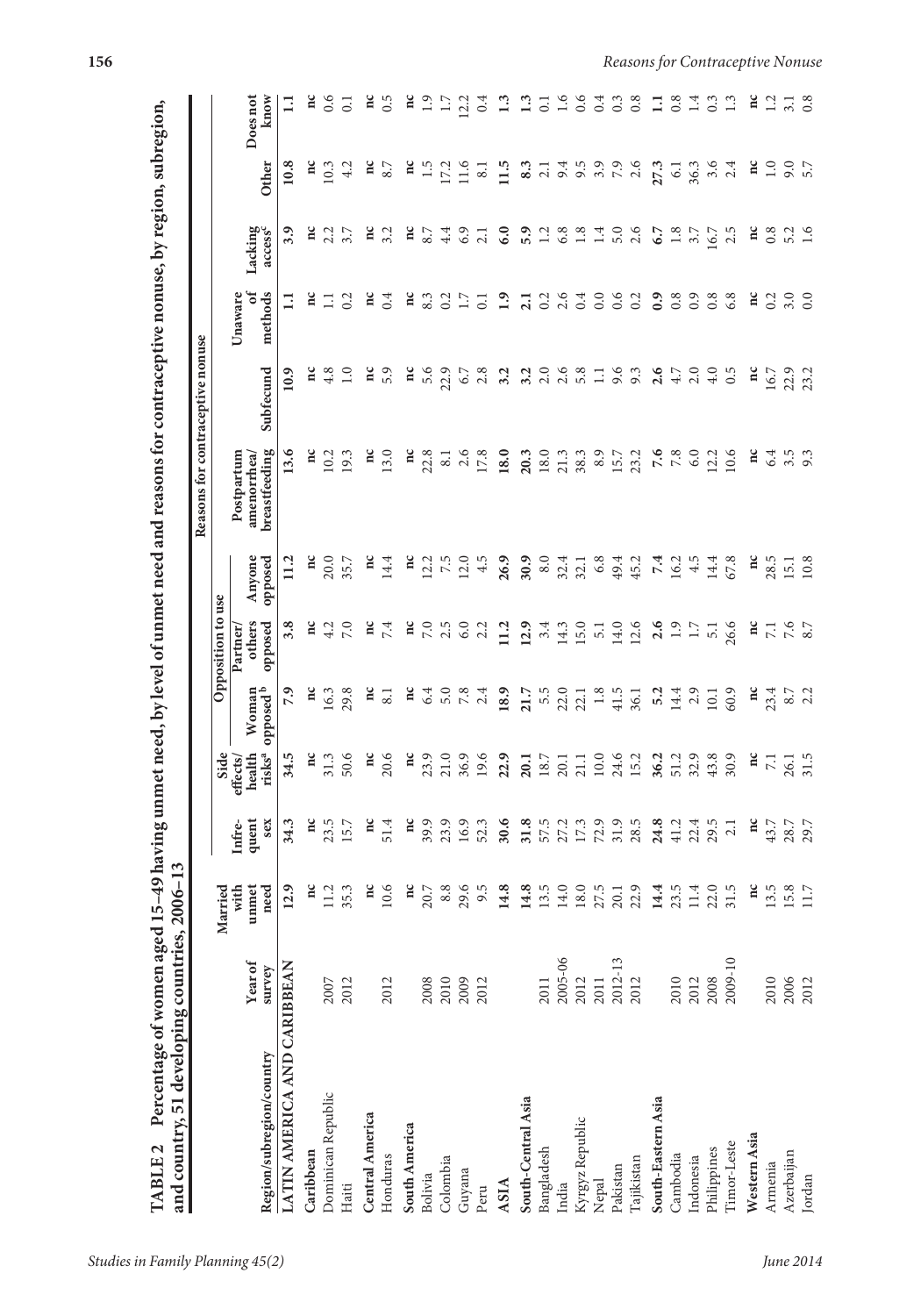| <b>AFRICA</b>                |             | 23.5                                                                                                                                                                                                                                                                                                                                                                                                     | 19.1                                       | 28.1                                                             | 16.3                                                              |                                                        | 24.5                                 | 18.7                                 | 3.3                                 | $\overline{5}$                  | 8.3                                  |                                                           |     |
|------------------------------|-------------|----------------------------------------------------------------------------------------------------------------------------------------------------------------------------------------------------------------------------------------------------------------------------------------------------------------------------------------------------------------------------------------------------------|--------------------------------------------|------------------------------------------------------------------|-------------------------------------------------------------------|--------------------------------------------------------|--------------------------------------|--------------------------------------|-------------------------------------|---------------------------------|--------------------------------------|-----------------------------------------------------------|-----|
| Eastern Africa               |             |                                                                                                                                                                                                                                                                                                                                                                                                          |                                            |                                                                  |                                                                   | 9.5<br>9.0                                             | 22.9                                 | 22.8                                 | 2.8                                 |                                 | 6.9                                  | $\frac{5}{2}$ .0                                          |     |
| Burundi                      | 2010        |                                                                                                                                                                                                                                                                                                                                                                                                          |                                            |                                                                  |                                                                   |                                                        |                                      |                                      |                                     |                                 |                                      | 4.4                                                       |     |
| Ethiopia                     | 2011        |                                                                                                                                                                                                                                                                                                                                                                                                          | $15.3$ $8.3$<br>$7.4$ $9.4$                | $32.2$<br>17.6<br>30.2<br>43.0                                   | $14.5$<br>$15.4$ $15.8$<br>$16.8$<br>$16.8$                       |                                                        | 38.2<br>25.3                         |                                      | $\frac{0.9}{0.6}$                   |                                 | 6.9                                  | $\begin{array}{c} 8.4 \\ 8.8 \end{array}$                 |     |
| Kenya                        | 2008        |                                                                                                                                                                                                                                                                                                                                                                                                          |                                            |                                                                  |                                                                   |                                                        |                                      |                                      | 5.1                                 |                                 | 8.6                                  |                                                           |     |
| Madagascar                   | $2008 - 09$ |                                                                                                                                                                                                                                                                                                                                                                                                          |                                            |                                                                  |                                                                   |                                                        | $15.4$<br>22.7                       |                                      | 5.2                                 |                                 | 9.9                                  | $\overline{0}$                                            |     |
| Malawi                       | 2010        |                                                                                                                                                                                                                                                                                                                                                                                                          |                                            | 39.71 5.5<br>2010 2010 3020 31 4.9<br>2010 31 4.9<br>2010 31 4.9 |                                                                   |                                                        | 14.6                                 |                                      | 2.0                                 | 0.7                             | 2.9                                  | 9.4                                                       |     |
| Mozambique                   | 2011        |                                                                                                                                                                                                                                                                                                                                                                                                          |                                            |                                                                  | 24.4                                                              |                                                        |                                      |                                      | 3.4                                 | 0.7                             | $\frac{6}{3}$                        | $_{0.9}$                                                  |     |
| Rwanda                       | 2010        |                                                                                                                                                                                                                                                                                                                                                                                                          |                                            |                                                                  |                                                                   |                                                        |                                      |                                      | $0.7$<br>1.5                        |                                 | $\frac{2}{3}$                        |                                                           |     |
| Tanzania                     | 2010        |                                                                                                                                                                                                                                                                                                                                                                                                          |                                            |                                                                  | $13.3$<br>$14.2$<br>$5.5$<br>$15.5$                               |                                                        | $33.1$<br>$17.3$<br>$24.9$           |                                      |                                     | 0.7                             | 5.4                                  |                                                           |     |
| Uganda                       | 2011        |                                                                                                                                                                                                                                                                                                                                                                                                          |                                            |                                                                  |                                                                   |                                                        |                                      |                                      |                                     | $\ddot{=}$                      |                                      |                                                           |     |
| Zambia                       | 2007        |                                                                                                                                                                                                                                                                                                                                                                                                          |                                            |                                                                  |                                                                   |                                                        |                                      |                                      | 9.5                                 | 2.9                             | 7.4                                  |                                                           |     |
| Zimbabwe                     | $2010 - 11$ | $\begin{array}{l} \mathbf{A} \; \mathbf{u} \; \mathbf{u} \; \mathbf{u} \; \mathbf{u} \; \mathbf{u} \; \mathbf{u} \; \mathbf{u} \; \mathbf{u} \; \mathbf{u} \; \mathbf{u} \; \mathbf{u} \; \mathbf{u} \; \mathbf{u} \; \mathbf{u} \; \mathbf{u} \; \mathbf{u} \; \mathbf{u} \; \mathbf{u} \; \mathbf{u} \; \mathbf{u} \; \mathbf{u} \; \mathbf{u} \; \mathbf{u} \; \mathbf{u} \; \mathbf{u} \; \mathbf{u$ |                                            |                                                                  |                                                                   |                                                        | $13.8$<br>21.8                       | 13.0                                 | 4.5                                 | 0.0                             |                                      |                                                           |     |
| Middle Africa                |             | $26.3$ $25.4$ $5.3$ $6.4$ $7.5$ $6.5$ $7.5$ $8.4$                                                                                                                                                                                                                                                                                                                                                        | <b>25.3</b><br>29.13.9<br>25.6             |                                                                  |                                                                   |                                                        | 24.4                                 | 23.9                                 | 3.4                                 |                                 | 14.6                                 | $21.3937$<br>$21.295$<br>$21.395$<br>$21.395$<br>$21.395$ |     |
| Cameroon                     | 2011        |                                                                                                                                                                                                                                                                                                                                                                                                          |                                            |                                                                  |                                                                   |                                                        |                                      |                                      |                                     |                                 |                                      |                                                           |     |
| Congo (Brazzaville)          | $2011 - 12$ |                                                                                                                                                                                                                                                                                                                                                                                                          |                                            | $2.37$<br>$2.5$<br>$2.3$<br>$2.3$<br>$2.3$<br>$2.5$              | $\begin{array}{c} 15.7 \\ 2.0 \\ 7.1 \\ 17.5 \\ 11.1 \end{array}$ | $10.7$<br>$10.7$<br>$10.3$<br>$10.4$<br>$0.8$<br>$7.8$ | 20.6<br>14.9                         | 19.7<br>31.7<br>16.7<br>16.3         | $1.\overline{3}$ , $3.\overline{8}$ | $12.8$<br>9.8<br>13.9           | $18.9$<br>$20.2$<br>$13.0$<br>$10.9$ | $12.1$<br>$5.3$<br>$22.1$<br>$12.9$                       |     |
| Democratic Republic of Congo | 2007        |                                                                                                                                                                                                                                                                                                                                                                                                          |                                            |                                                                  |                                                                   |                                                        | 26.3<br>19.5                         |                                      | $\overline{41}$                     |                                 |                                      |                                                           |     |
| Gabon                        | 2012        |                                                                                                                                                                                                                                                                                                                                                                                                          |                                            |                                                                  |                                                                   |                                                        |                                      |                                      | $1.0$<br>3.0                        | $\overline{6}$ . $\overline{1}$ |                                      |                                                           |     |
| Sao Tome and Principe        | 2008-09     |                                                                                                                                                                                                                                                                                                                                                                                                          | 16.7                                       | 41.2                                                             | 12.6                                                              |                                                        | 19.2                                 |                                      |                                     |                                 | $\Xi$                                |                                                           |     |
| Northern Africa              |             | nc                                                                                                                                                                                                                                                                                                                                                                                                       | $n_{\rm c}$                                | n c                                                              | n <sub>c</sub>                                                    |                                                        | ă                                    | $n_{\rm c}$                          | $n$ c                               |                                 | n c                                  |                                                           | ă   |
| Egypt                        | 2008        | 11.7                                                                                                                                                                                                                                                                                                                                                                                                     | 36.9                                       | 33.0                                                             | 9.8                                                               | $\begin{array}{c} \tt nc \\ 4.3 \end{array}$           | 13.7                                 | 7.7                                  | 11.0                                | $\frac{nc}{0.1}$                | 0.8                                  | $rac{nc}{2.5}$                                            |     |
| Southern Africa              |             | $rac{1}{2}$                                                                                                                                                                                                                                                                                                                                                                                              | $n_{\rm c}$                                | n c                                                              | $n_{\rm c}$                                                       | n <sub>c</sub>                                         | $\overline{a}$                       | $\overline{\mathbf{a}}$              |                                     |                                 | $n_{\rm c}$                          | n <sub>c</sub>                                            |     |
| Lesotho                      | 2009        | 23.2<br>21.0<br>26.3                                                                                                                                                                                                                                                                                                                                                                                     | $24.5$<br>$8.0$<br>$10.8$                  | 21.4<br>29.7                                                     | $4.7$                                                             | $12.5$<br>8.5                                          | 16.7                                 | 16.7<br>16.2                         | $\frac{12}{7}$ $\frac{6}{3}$        | $rac{4}{4}$                     | $13.0$<br>9.8                        | $12.7$<br>15.4                                            |     |
| Namibia                      | 2006-07     |                                                                                                                                                                                                                                                                                                                                                                                                          |                                            |                                                                  | 7.9                                                               |                                                        | 15.8                                 |                                      |                                     |                                 |                                      |                                                           |     |
| Swaziland                    | 2006-07     |                                                                                                                                                                                                                                                                                                                                                                                                          |                                            | 43.3                                                             |                                                                   | 11.3                                                   |                                      | 8.4                                  | 8.7                                 | 0.8                             | 3.6                                  | 9.7                                                       |     |
| Western Africa               |             |                                                                                                                                                                                                                                                                                                                                                                                                          | 15.9                                       | $24.449$<br>$25.459$<br>$25.213$<br>$21.5$<br>$21.5$             | 19.8                                                              | $\frac{13}{2}$                                         | 30.1                                 | 16.6                                 | 1.6                                 | 9.7                             | 9.9                                  | $5.9$<br>$3.0$                                            |     |
| Benin                        | 2006        |                                                                                                                                                                                                                                                                                                                                                                                                          | 24.1                                       |                                                                  | 10.3                                                              |                                                        |                                      | 13.8                                 | 3.3                                 | 10.4                            | 23.0                                 |                                                           |     |
| Burkina Faso                 | 2010        |                                                                                                                                                                                                                                                                                                                                                                                                          | $23.8$ $0.9$ $0.9$ $1.3$ $0.7$ $0.7$ $0.7$ |                                                                  | 13.1                                                              | $5.3$<br>$17.3$ 4 9.9                                  | 15.0<br>27.1<br>25.7<br>28.1<br>21.8 | 25.6<br>21.9<br>16.7<br>49.5         | $\overline{1.0}$                    | $2.8$<br>12.5                   |                                      | 7.4                                                       |     |
| Côte d'Ivoire                | 2012        |                                                                                                                                                                                                                                                                                                                                                                                                          |                                            |                                                                  | $15.3$<br>$11.1$<br>$23.7$                                        |                                                        |                                      |                                      | $\ddot{1}$ .9                       |                                 |                                      | $10.6$<br>22.1                                            |     |
| Ghana                        | 2008        |                                                                                                                                                                                                                                                                                                                                                                                                          |                                            |                                                                  |                                                                   |                                                        |                                      |                                      | $1.0$<br>0.5                        | $\overline{61}$                 |                                      |                                                           |     |
| Guinea                       | 2012        |                                                                                                                                                                                                                                                                                                                                                                                                          |                                            |                                                                  |                                                                   |                                                        |                                      |                                      |                                     | 4.9                             |                                      | $\frac{8}{1}$                                             |     |
| Liberia                      | 2007        |                                                                                                                                                                                                                                                                                                                                                                                                          |                                            |                                                                  | 13.2<br>19.2                                                      | 12.0                                                   |                                      | 26.4                                 | 0.6                                 | 12.6                            |                                      | 2.5                                                       |     |
| Mali                         | 2006        |                                                                                                                                                                                                                                                                                                                                                                                                          |                                            |                                                                  |                                                                   | 9.6                                                    | 28.2                                 | 12.9                                 | 1.4                                 | 9.2                             |                                      | 6.6                                                       | 6.9 |
| Niger                        | 2012        |                                                                                                                                                                                                                                                                                                                                                                                                          | $19.4$<br>$14.7$                           | $10.5$<br>26.6                                                   | 29.2                                                              | 9.2                                                    | 38.1                                 | $23.0$<br>$11.7$<br>$25.3$<br>$20.4$ | $\ddot{1}$                          | 4.6                             |                                      |                                                           |     |
| Nigeria                      | 2008        |                                                                                                                                                                                                                                                                                                                                                                                                          |                                            |                                                                  | 21.2                                                              | $12.2$<br>$11.7$                                       |                                      |                                      | 1.4                                 | 12.2                            |                                      |                                                           |     |
| Senegal                      | 2010-11     | 30.1                                                                                                                                                                                                                                                                                                                                                                                                     | 18.1                                       | 14.4                                                             | 22.5                                                              |                                                        | 33.1                                 |                                      | 0.8                                 | 2.9                             |                                      |                                                           |     |
| Sierra Leone                 | 2008        | 28.7                                                                                                                                                                                                                                                                                                                                                                                                     | 13.1                                       | 26.4                                                             | 16.4                                                              | 17.6                                                   | 30.3                                 |                                      |                                     | 14.9                            |                                      |                                                           |     |

*Sedgh / Hussain* **157**

nc = Not calculated because less than 50 percent of the population in this subregion was represented by the data.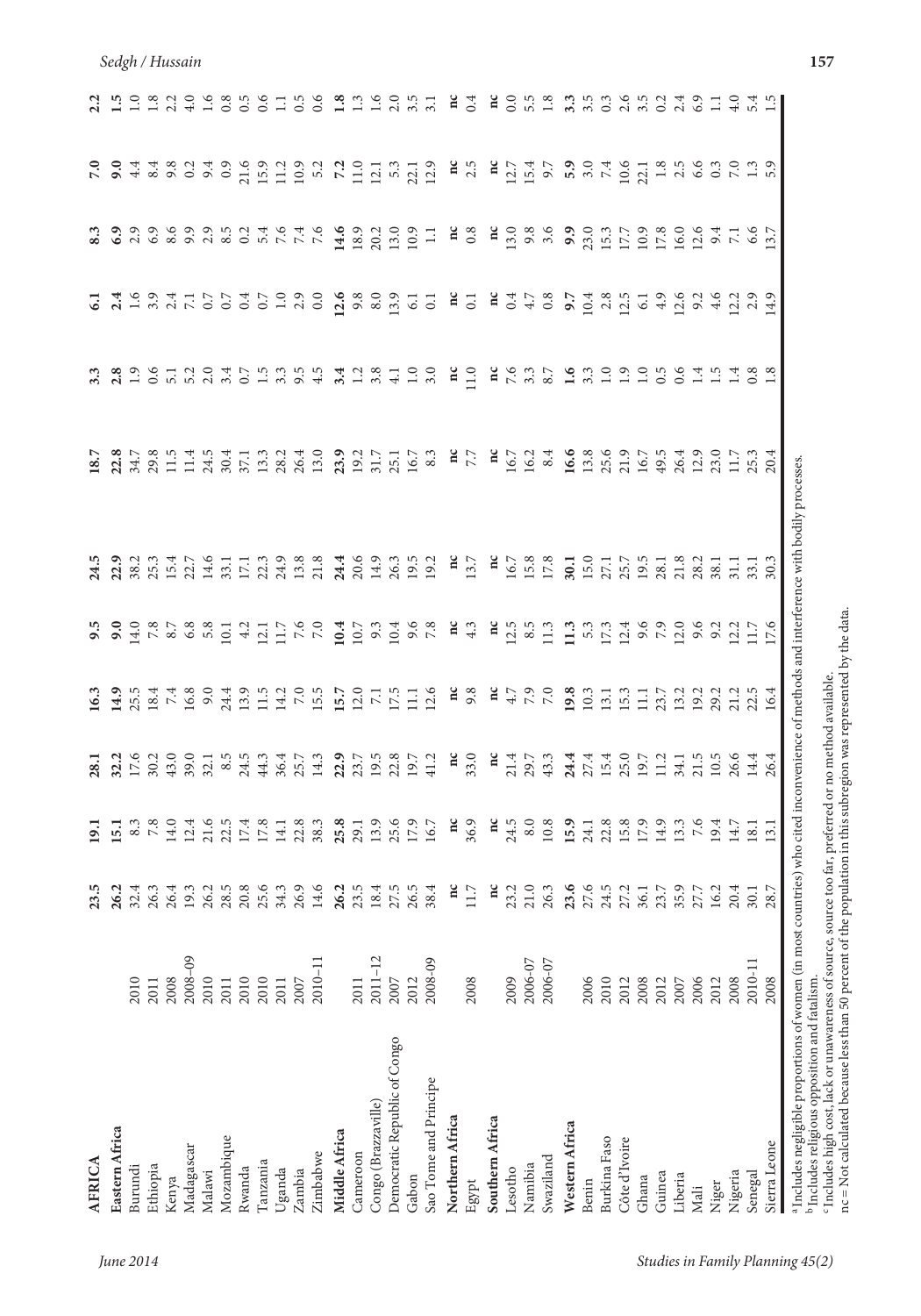

**FIGURE 1 Prevalence of married women aged 15–49 citing key reasons for nonuse of contraception, by region, 2006–13**

Roughly 35 percent of women in Latin America and the Caribbean, 28 percent of women in Africa, and 23 percent of women in Asia are not practicing contraception because they are concerned about the side effects and health risks of methods, or they find the methods inconvenient to use. (Inconvenience of methods is cited by a small minority of women whose reasons fall under this general category.) These reasons are especially prevalent in South-Eastern Asia (36 percent) and Eastern Africa (32 percent). They are least common in South-Central Asia, where 20 percent of women nevertheless cite this reason.

Only 11 percent of women in Latin America and the Caribbean indicate that they, their partner, or someone else close to them is opposed to the practice of contraception, whereas 25 percent and 27 percent of women in Africa and Asia, respectively, cite opposition. Opposition to the practice of contraception is most frequently cited in South-Central Asia (31 percent) and Western Africa (30 percent), and is least prevalent in South-Eastern Asia (7 percent). Postpartum amenorrhea and breastfeeding are also fairly common reasons for nonuse, cited by 14–19 percent of women across the three regions. Some 11 percent of women in Latin America and the Caribbean say they believe they cannot become pregnant, as do 3 percent in Africa and Asia.

On average, only 4–8 percent of women in the three regions say they lack access to or could not afford contraception,<sup>5</sup> and  $1-6$  percent say they are unaware of methods. In Middle Africa, however, 15 percent cite lack of access and 13 percent cite lack of knowledge, and in Western Africa, 10 percent cite each of these reasons.

#### *Country Estimates of Key Reasons for Nonuse*

Regional averages can mask important cross-country variations in the prevalence of reasons for contraceptive nonuse. An exceptionally large proportion of married women having un-

<sup>5</sup> Included in this group are women who say that they do not know a source of services, the source is too far away, their preferred method is not available or no method is available, or they cannot afford contraception.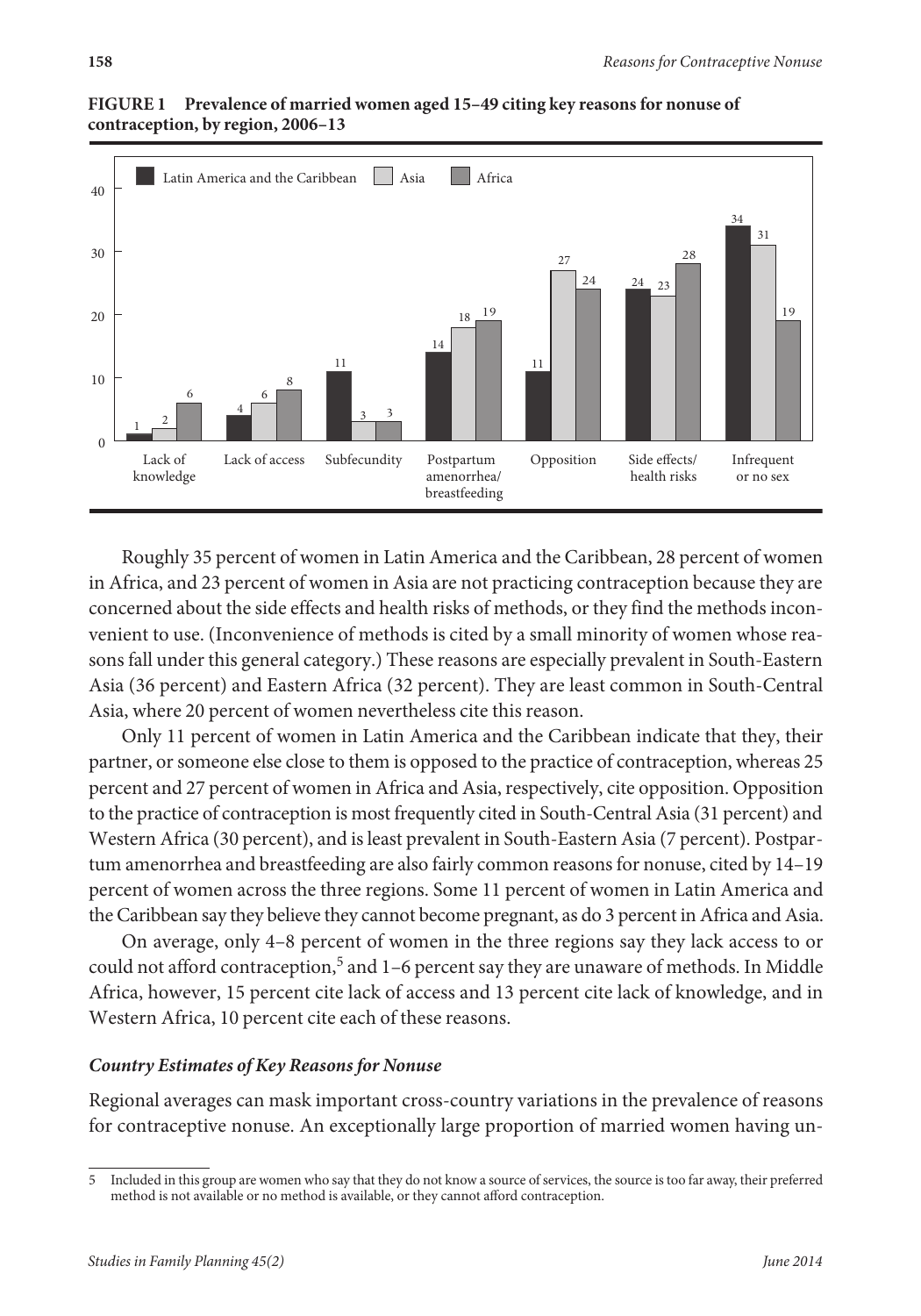#### *Sedgh / Hussain* **159**

met need in Nepal (73 percent) and Bangladesh (58 percent) indicate that they are not using a method because they have sex infrequently or are not having sex at all (see Table 2 and Figure 2). Concern regarding side effects and health risks is most common in Haiti and Cambodia (51 percent), and is cited by at least one-third of women in 13 countries. Opposition to contraception is highest in Timor-Leste (68 percent) and Pakistan (49 percent). In nearly all countries, women are more likely to cite their own opposition to contraception than the opposition of their partner or another individual.

At least one-fourth of women cite postpartum amenorrhea or breastfeeding as a key reason for nonuse in 13 African countries. Lack of access appears negligible in most countries but is more than two times as prevalent in the Philippines (17 percent) as in any other Asian country. Lack of access is also very prevalent in Benin (23 percent), Congo (Brazzaville) (20 percent), and Cameroon, Côte d'Ivoire, and Guinea (18–19 percent), and is cited by more than 10 percent of women in another ten African countries. Awareness of contraception seems nearly universal, but 10–15 percent of women in Benin, Cameroon, Côte d'Ivoire, Democratic Republic of Congo, Liberia, Nigeria, and Sierra Leone indicate that they are not aware of methods.

### *Reasons for Nonuse by Level of Unmet Need and Contraceptive Prevalence*

Opposition to contraception is significantly more common—and concerns regarding side effects and health risks are moderately significantly more common—in countries having high levels of unmet need than in countries having the lowest levels of unmet need (see Table 3). These reasons are cited by 30 percent and 33 percent, respectively, of respondents in the nine countries where at least 30 percent of women have unmet need for contraception, but by only 14 percent and 24 percent, respectively, of women in the ten countries where fewer than 15 percent of women have unmet need. Infrequent sex is inversely associated with level of unmet need, cited by only 14 percent of women in countries having high unmet need and 37 percent of women in countries having low unmet need. The prevalence of access barriers does not vary significantly with the level of unmet need.

Of the nine countries having the highest level of unmet need, six are in Africa (see Table 2). To explore whether the observed associations are a function of regional differences in the prevalence of key reasons for nonuse, we limited the same analysis to the 31 countries in Africa. The same directions of association were observed, though only the inverse association between unmet need and infrequent sex was significant (not shown). The number of countries represented by surveys in Asia and Latin America and the Caribbean is not sufficient for region-specific analysis.

The prevalence of infrequent sex (including sexual inactivity) as a reason for nonuse is greater in countries having high contraceptive prevalence (Table 3). Opposition, access barriers, and postpartum amenorrhea and/or breastfeeding are significantly less likely to be stated as a reason for nonuse in high prevalence countries than in low prevalence countries. The prevalence of concern regarding side effects and health risks is similar in countries having high and low contraceptive prevalence.

In every country, women who cite infrequent sex are significantly less likely to report having had sex in the three months prior to the survey, compared with women who give other rea-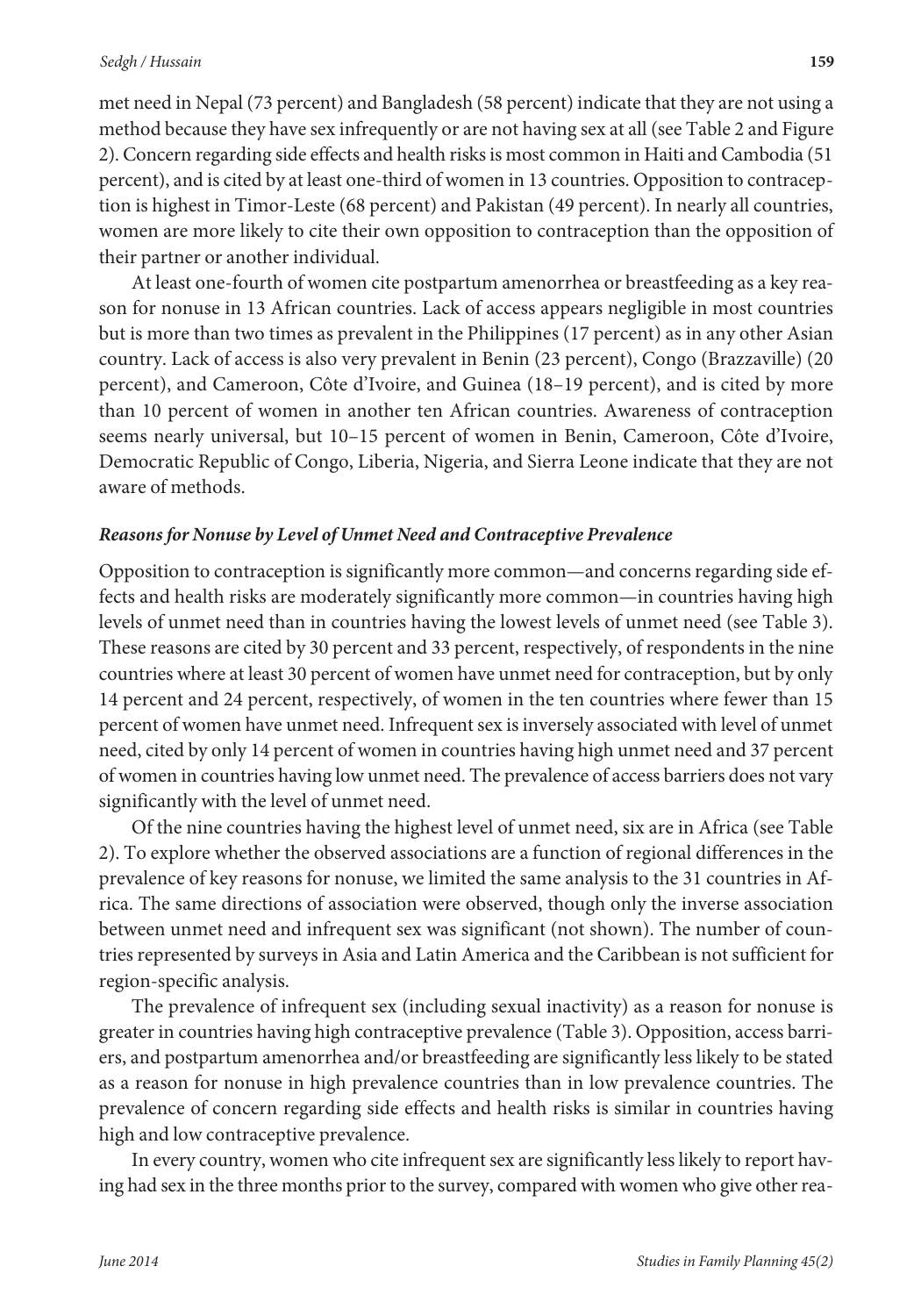#### **FIGURE 2 Proportion of women citing key reasons for nonuse, by country, 2006–13**



#### **a. Unaware of methods**

#### **b. Lack of access**



#### **c. Opposition**



*(continued)*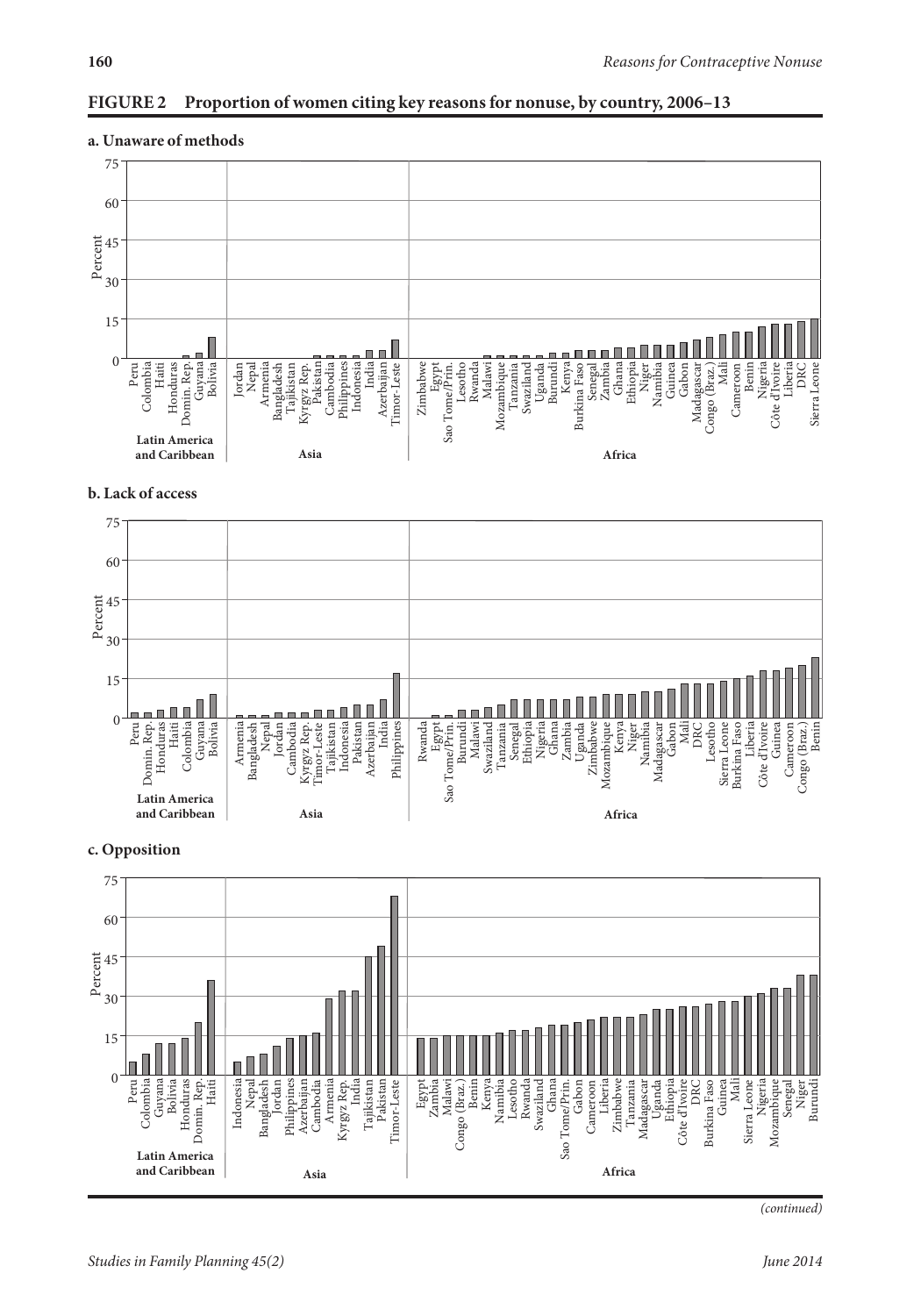#### **FIGURE 2 (continued)**

#### **d. Postpartum amenorrhea or breastfeeding**



#### **e. Infrequent or no sex**





Congo (Braz.) = Congo (Brazzaville). DRC = Democratic Republic of Congo. Domin. Rep. = Dominican Republic. Kyrgyz Rep. = Kyrgyz Republic. Sao Tome/Prin. = Sao Tome and Principe*.*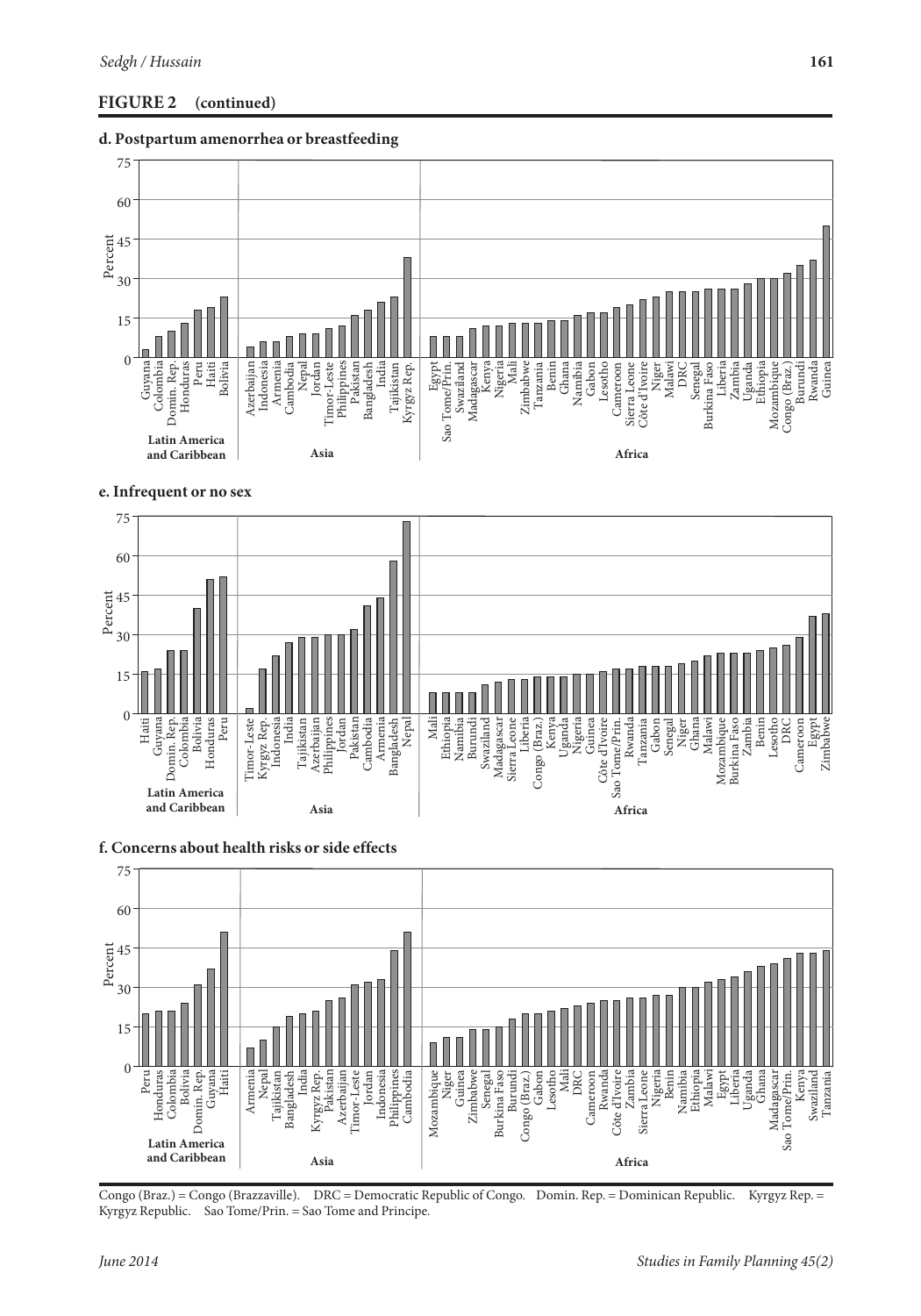|                               | Number of<br>countries<br>$(n = 51)$ | Lack of<br>access/<br>high cost | Woman or<br>other person<br>opposed | Postpartum<br>amenorrhea/<br>breastfeeding | Infrequent<br>or no sex | Concern about<br>side effects/<br>health risks |
|-------------------------------|--------------------------------------|---------------------------------|-------------------------------------|--------------------------------------------|-------------------------|------------------------------------------------|
| Level of unmet need (percent) |                                      |                                 | $\ast$                              |                                            | $***$                   | a                                              |
| < 15                          | 10                                   | 2.7                             | 14.4                                | 11.8                                       | 36.9                    | 23.6                                           |
| $15 - 24$                     | 17                                   | 9.2                             | 24.2                                | 20.8                                       | 24.1                    | 25.1                                           |
| $25 - 29$                     | 15                                   | 10.1                            | 21.4                                | 19.3                                       | 21.1                    | 26.4                                           |
| $\geq 30$                     | 9                                    | 6.1                             | 30.2                                | 18.8                                       | 14.0                    | 33.4                                           |
| Contraceptive prevalence      |                                      |                                 | $***$                               | $***$                                      | $**$                    | $***$                                          |
| < 20                          | 11                                   | 13.4                            | 28.3                                | 23.7                                       | 16.9                    | 20.1                                           |
| $20 - 39$                     | 14                                   | 3.4                             | 31.8                                | 21.1                                       | 18.1                    | 29.7                                           |
| $40 - 59$                     | 17                                   | 7.2                             | 17.4                                | 15.3                                       | 26.1                    | 28.7                                           |
| $\geq 60$                     | 9                                    | 3.1                             | 10.6                                | 12.5                                       | 37.5                    | 25.8                                           |

**TABLE 3 Percentage of women aged 15–49, by level of unmet need and contraceptive prevalence, according to reason for nonuse, 51 developing countries, 2006–13**

\*Chi-square test for linear trend significant at  $p \le 0.05$ ; \*\* $p \le 0.01$ ; \*\*\* $p \le 0.001$ . <sup>a</sup>Marginally significant at  $p = 0.06$ .

sons for nonuse (see Table 4). In 21 of the 50 countries for which data are available, however, at least half of the women who mention infrequent sex as a reason for nonuse report having sex in the three months prior to the survey.

Women who express concerns regarding side effects and health risks associated with method use might be expected to have based their rationale on prior experience using modern contraceptives. We compare the level of prior modern method use among women who cite these reasons with the level among women who cite other reasons for nonuse in many countries. In 32 of the 48 countries for which data are available, women who cite concerns regarding side effects and health risks are significantly more likely to have used a modern method in the past than are women who cite other reasons for nonuse. Twenty-three of these countries are in sub-Saharan Africa.

Breastfeeding is considered an effective form of contraception up to six months postpartum if a woman is exclusively breastfeeding (Consensus Statement 1988). In 43 countries, fewer than half of women who cite postpartum amenorrhea or breastfeeding as reasons for nonuse had given birth in the prior six months and reported elsewhere that they are amenorrheic (see Table 4). At the national level, among women who offer these reasons for nonuse, the proportion reporting that they are amenorrheic and had given birth within six months ranges from 2 percent (Kyrgyz Republic) to 74 percent (Peru). We could not compute the proportions of women who are exclusively breastfeeding because women are not asked this question in the survey.

## **DISCUSSION**

Policymakers, donor agencies, and social scientists rely on estimates of levels of unmet need for contraception to help make the case for policy and program interventions. Such policy and program actions can also benefit from information regarding the barriers faced by women having unmet need and how these barriers vary across populations. Information from the present review, taken together with findings from qualitative studies that explore in greater depth women's reasons for nonuse in specific geographic areas and populations, can help provide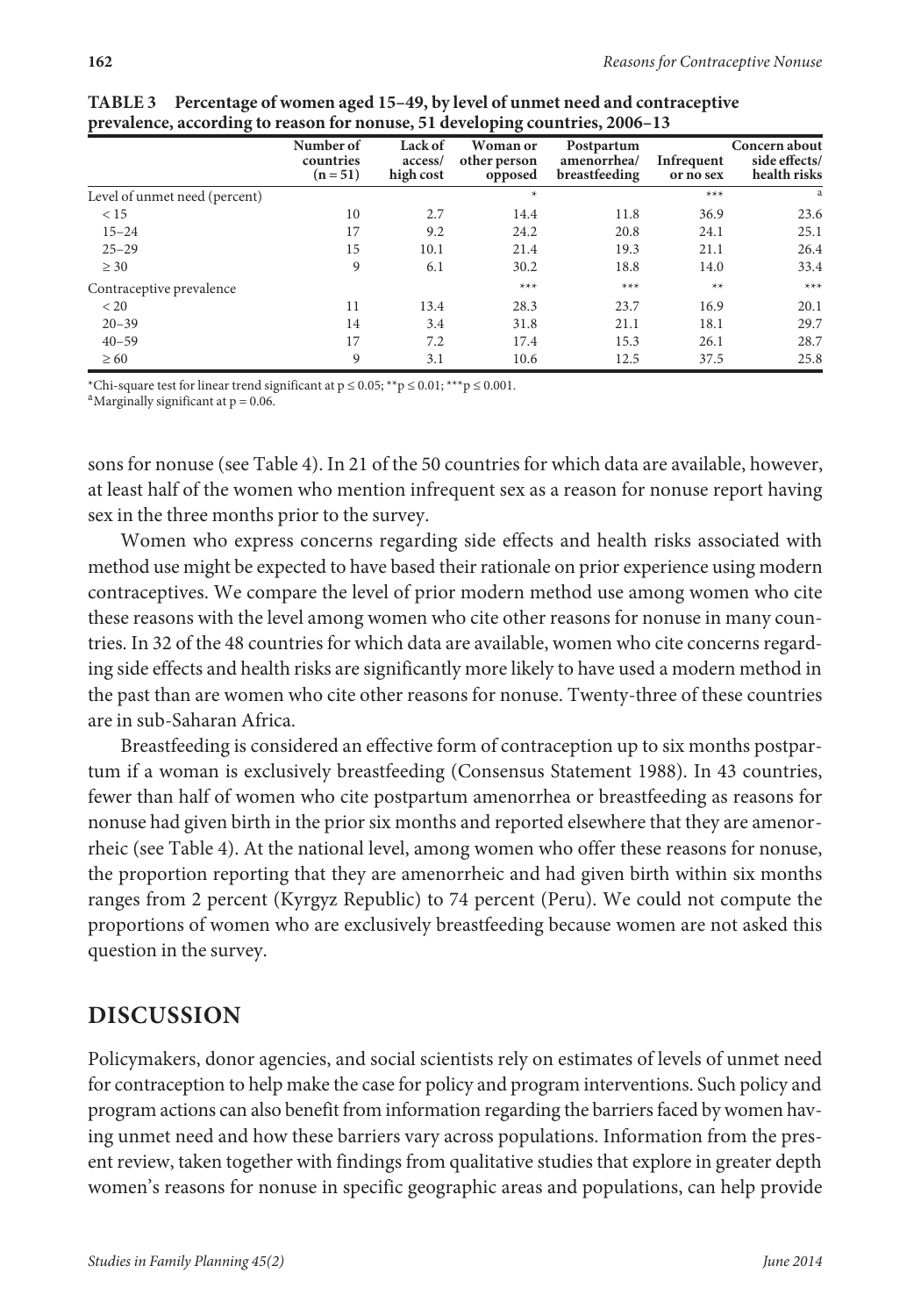|                              | Women who had sex<br>in prior three months |                                        |                                                                       | Women who used<br>a modern method <sup>a</sup><br>in the past | Women who<br>gave birth<br>in preceding<br>6 months and<br>reported being<br>amenorrheic, |
|------------------------------|--------------------------------------------|----------------------------------------|-----------------------------------------------------------------------|---------------------------------------------------------------|-------------------------------------------------------------------------------------------|
| Region/country               | Among those<br>who cite<br>infrequent sex  | Among all<br>others with<br>unmet need | Among those<br>who cite<br>side effects/<br>health risks <sup>b</sup> | Among all<br>others with<br>unmet need                        | among those<br>who cite<br>postpartum<br>amenorrhea/<br>breastfeeding                     |
| Latin America and Caribbean  |                                            |                                        |                                                                       |                                                               |                                                                                           |
| Bolivia                      | 46.7                                       | $87.1***$                              | 40.5                                                                  | 42.1                                                          | 59.4                                                                                      |
| Colombia                     | 55.0                                       | $93.8***$                              | 89.3                                                                  | 89.2                                                          | 71.6                                                                                      |
| Dominican Republic           | 54.8                                       | $96.8***$                              | 85.6                                                                  | $75.0***$                                                     | 50.5                                                                                      |
| Guyana                       | 49.2                                       | 88.6***                                | 74.0                                                                  | 74.6                                                          | 43.3                                                                                      |
| Haiti                        | 50.4                                       | $90.1***$                              | 57.9                                                                  | $47.0***$                                                     | 41.4                                                                                      |
| Honduras                     | 31.7                                       | $93.8***$                              | 87.8                                                                  | 84.8                                                          | 55.7                                                                                      |
| Peru                         | 50.9                                       | $76.7***$                              | 80.4                                                                  | 80.8                                                          | 74.1                                                                                      |
| Asia                         |                                            |                                        |                                                                       |                                                               |                                                                                           |
| Armenia                      | 22.1                                       | $93.8***$                              | 48.1                                                                  | $76.8**$                                                      | 12.9                                                                                      |
| Azerbaijan                   | 59.5                                       | 94.8***                                | 45.3                                                                  | 38.5                                                          | 31.0                                                                                      |
| Bangladesh                   | 35.1                                       | $93.1***$                              | 79.9                                                                  | 78.1                                                          | 47.8                                                                                      |
| Cambodia                     | 83.6                                       | 94.9***                                | na                                                                    | na                                                            | 21.3                                                                                      |
| India                        | 58.9                                       | $87.3***$                              | 31.2                                                                  | $23.6***$                                                     | 25.9                                                                                      |
| Indonesia                    | 57.7                                       | 88.5***                                | 85.1                                                                  | $82.6*$                                                       | 35.4                                                                                      |
| Kyrgyz Republic              | 39.1                                       | $93.0***$                              | 47.8                                                                  | 41.8                                                          | 1.9                                                                                       |
| Jordan                       | 38.3                                       | $95.6***$                              | 81.8                                                                  | 81.8                                                          | 52.8                                                                                      |
| Nepal                        | 36.7                                       | $93.1***$                              | 71.0                                                                  | $61.3**$                                                      | 50.2                                                                                      |
| Pakistan                     | 56.3                                       | $90.6***$                              | 53.6                                                                  | 49.5                                                          | 21.6                                                                                      |
| Philippines                  | 47.1                                       | $88.6***$                              | 53.4                                                                  | 55.1                                                          | 55.7                                                                                      |
| Tajikistan                   | 40.5                                       | $85.0***$                              | 48.8                                                                  | $27.8***$                                                     | 2.7                                                                                       |
| Timor-Leste                  | 81.1                                       | $92.7**$                               | 20.4                                                                  | $12.0***$                                                     | 22.9                                                                                      |
| Africa                       |                                            |                                        |                                                                       |                                                               |                                                                                           |
| Benin                        | 37.5                                       | $73.0***$                              | 31.0                                                                  | $17.2***$                                                     | 27.7                                                                                      |
| Burkina Faso                 | 43.0                                       | $78.4***$                              | 30.9                                                                  | $10.4***$                                                     | 8.6                                                                                       |
| Burundi                      | 59.6                                       | $97.9***$                              | 27.3                                                                  | $10.4***$                                                     | 31.1                                                                                      |
| Cameroon                     | 38.3                                       | $81.3***$                              | 34.1                                                                  | $43.0**$                                                      | 26.1                                                                                      |
| Côte d'Ivoire                | 47.3                                       | $80.6***$                              | 24.4                                                                  | 25.8                                                          | 24.9                                                                                      |
| Congo (Brazzaville)          | 44.8                                       | $81.3***$                              | 37.3                                                                  | $46.2*$                                                       | 37.9                                                                                      |
| Democratic Republic of Congo | 56.7                                       | $76.8***$                              | 19.1                                                                  | $12.9**$                                                      | 35.8                                                                                      |
| Egypt                        | na                                         | na                                     | 85.8                                                                  | $73.0***$                                                     | 31.6                                                                                      |
| Ethiopia                     | 38.2                                       | $91.1***$                              | 37.2                                                                  | $24.1***$                                                     | 35.8                                                                                      |
| Gabon                        | 63.2                                       | $75.7**$                               | 34.5                                                                  | $43.2*$                                                       | 44.9                                                                                      |

Ghana 35.0 70.4\*\*\* 44.4 43.3 26.6 Guinea 29.9 42.5<sup>\*\*</sup> 21.9 12.2<sup>\*\*</sup> 7.8 Kenya 65.4 50.2\*\*\* 65.4 50.2\*\*\* 46.2 Lesotho  $49.0$   $69.3***$   $63.3$   $59.4$   $43.4$ Liberia 1988 10.6 11.8\*\*\* 37.9 29.1\*\* 21.6 Madagascar 68.8 92.2\*\*\* 41.8 30.3\*\*\* 32.9 Malawi 36.8  $36.8$   $84.2***$   $62.4$   $65.9*$   $40.4$ Mali 52.7 89.7\*\*\* 25.2 15.6\*\*\* 20.3 Mozambique 61.6 78.8\*\*\* na na na 12.5 Mamibia 12.5 Mamibia 27.0 Namibia 34.2 80.2\*\*\* 85.9 69.3\*\*\* 27.0 Niger 37.2 92.3\*\*\* 34.1 23.8\*\*\* 21.5 Nigeria 19.7 50.7 82.9\*\*\* 28.1 21.8\*\*\* 19.7 Rwanda 40.8 98.4\*\*\* 43.1 31.3\*\*\* 41.5

**TABLE 4 Percentage of women reporting recent sexual activity, prior contraceptive use, and reported time of most recent birth and amenorrheic status, by country, according to subgroups of**  married wom

*(continued)*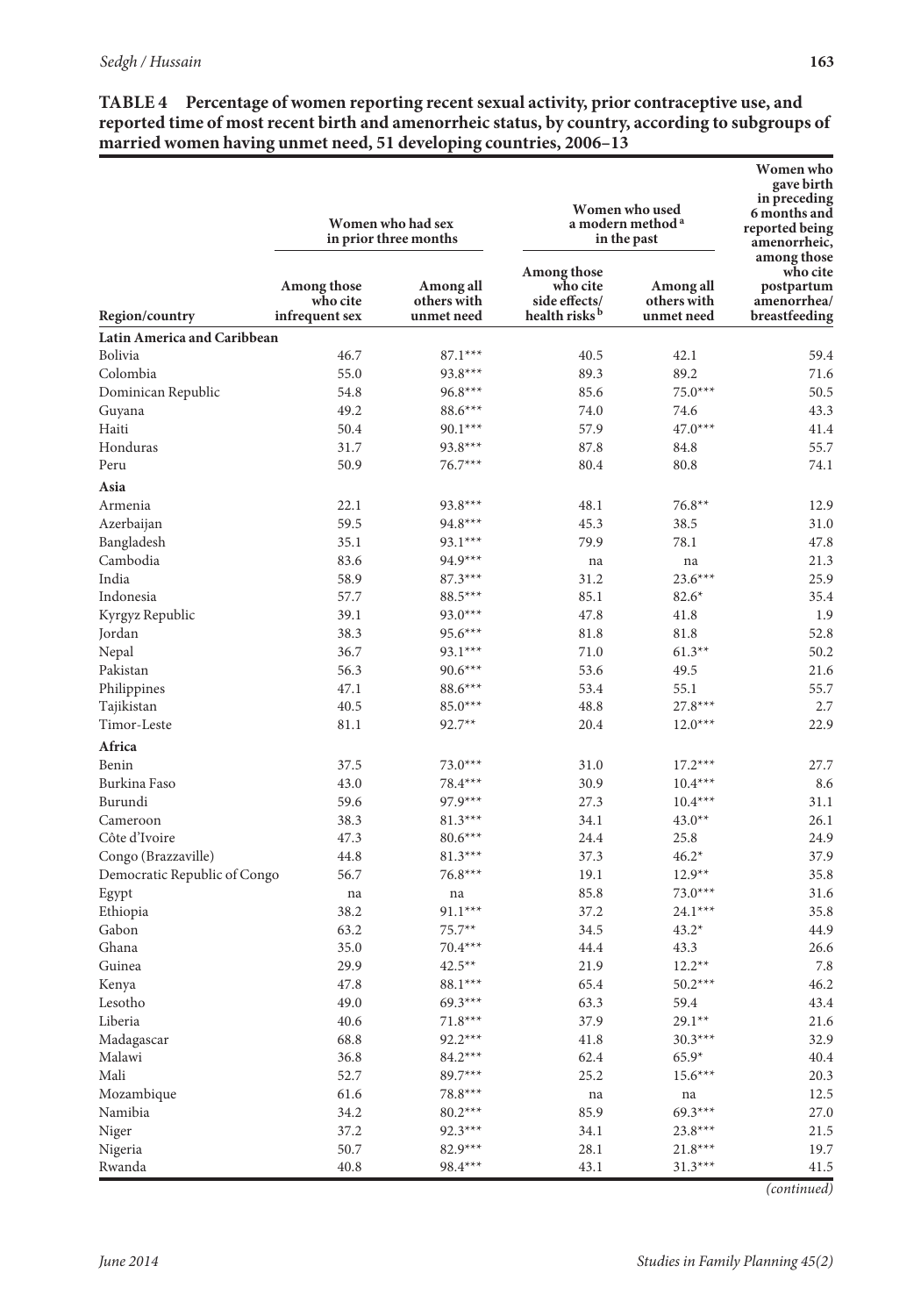|                       |                                           | Women who had sex<br>in prior three months |                                                                       | Women who used<br>a modern method <sup>a</sup><br>in the past | Women who<br>gave birth<br>in preceding<br>6 months and<br>reported being<br>amenorrheic, |
|-----------------------|-------------------------------------------|--------------------------------------------|-----------------------------------------------------------------------|---------------------------------------------------------------|-------------------------------------------------------------------------------------------|
| Region/country        | Among those<br>who cite<br>infrequent sex | Among all<br>others with<br>unmet need     | Among those<br>who cite<br>side effects/<br>health risks <sup>b</sup> | Among all<br>others with<br>unmet need                        | among those<br>who cite<br>postpartum<br>amenorrhea/<br>breastfeeding                     |
| Sao Tome and Principe | 57.7                                      | $94.2***$                                  | 79.0                                                                  | $65.5***$                                                     | 44.4                                                                                      |
| Senegal               | 46.1                                      | $86.0***$                                  | 37.0                                                                  | $24.1***$                                                     | 20.7                                                                                      |
| Sierra Leone          | 13.9                                      | $47.5***$                                  | 27.2                                                                  | $18.4**$                                                      | 18.0                                                                                      |
| Swaziland             | 51.1                                      | $88.5***$                                  | 86.3                                                                  | 82.3                                                          | 37.2                                                                                      |
| Tanzania              | 45.2                                      | $86.8***$                                  | na                                                                    | na                                                            | 37.4                                                                                      |
| Uganda                | 58.9                                      | $88.3***$                                  | 47.5                                                                  | $38.0**$                                                      | 42.8                                                                                      |
| Zambia                | 62.8                                      | $85.2***$                                  | 64.8                                                                  | 60.0                                                          | 43.4                                                                                      |
| Zimbabwe              | 48.2                                      | $86.3***$                                  | 87.5                                                                  | $71.0**$                                                      | 36.6                                                                                      |

#### **TABLE 4 (continued)**

\*Significant at  $p \le 0.05$ ; \*\* $p \le 0.01$ ; \*\*\* $p \le 0.001$ . na = Not available.

a In the following surveys, the percentage is of women who reported using any method of contraception: Armenia, Bangladesh,

Burundi, Cameroon, Congo (Brazzaville), Côte d'Ivoire, Ethiopia, Gabon, Guinea, Haiti, Honduras, Indonesia, Jordan, Lesotho, Nepal, Pakistan, Peru, Rwanda, Senegal, Tajikistan, Uganda, and Zimbabwe.

bIncludes women who stated that contraceptives are inconvenient to use (cited by negligible proportions of women in most countries).

the empirical basis for relevant investments in policy action and programmatic responses.

Recent studies have estimated the level of unmet need for any method (modern or traditional) of contraception among married women (Alkema et al. 2013) and the level of unmet need for a modern method among all (married and unmarried) women (Darroch, Singh, and Ashford 2013). The regional estimates published by both Alkema and colleagues (2013) and Darroch, Singh, and Ashford (2013) seem lower than those presented here.<sup>6</sup> Both of those studies used a larger evidence base than was used here, because we limited ourselves to surveys having information regarding levels of unmet need and women's reasons for contraceptive nonuse.

We found that infrequent sexual activity and concerns regarding the side effects and health risks associated with contraceptive methods are the most common reasons for nonuse in many developing countries. Comparisons with findings from Demographic and Health Surveys conducted in 1995–2005 (Sedgh et al. 2007) indicate that infrequent sex has become a substantially more common reason for nonuse in all Asian countries having trend data—except for Armenia—in recent years. Labor migration might be contributing to this phenomenon (Overseas Development Institute 2006; Sidiqui 2008). It could be the case that other potential obstacles to contraceptive use have been resolved for a substantial share of the population, and much of the remaining pool of women having unmet need consists of those who in fact are at relatively low risk (though not necessarily without risk) of unintended pregnancy.

Access barriers are cited infrequently in most countries. The fact that these barriers are cited even less frequently in current surveys than in 1995–2005 in most countries, whereas concerns regarding side effects are becoming more prevalent (see Sedgh et al. 2007 for the findings for the 1995–2005 period), suggests that contraceptive supplies are becoming increas-

<sup>6</sup> If estimates published by Darroch, Singh, and Ashford (2013) excluded users of traditional methods from the counts of women having unmet need, their estimates would likely be lower than those presented here.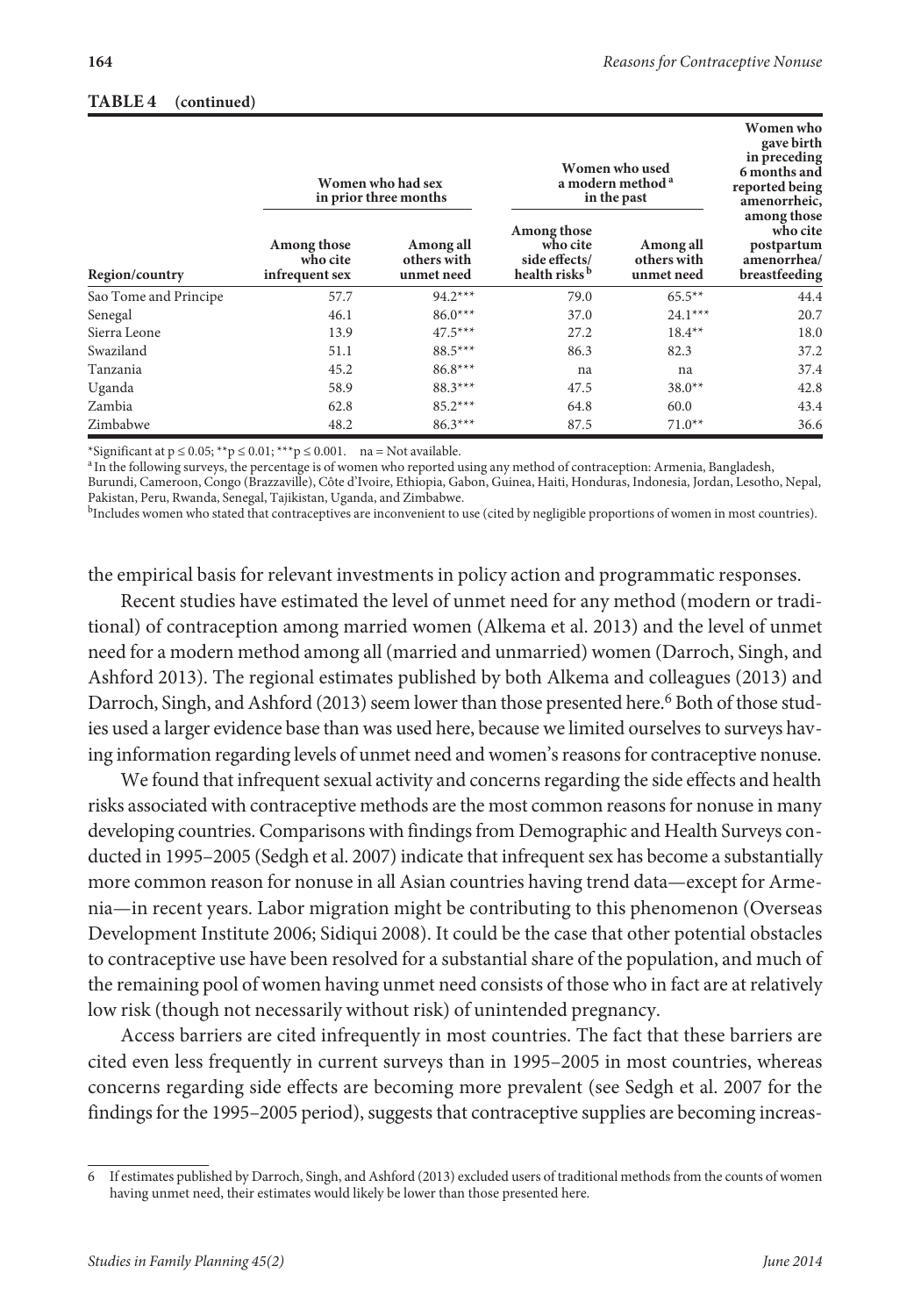ingly accessible and that counseling regarding contraceptive options is a critical component of effective service provision.

This analysis has some important limitations. The Latin America and Caribbean region is not well represented by the data, and inferences cannot be made for the region on the basis of the country-specific findings. The level of unmet need might be lower in the countries in this region that are no longer deemed to need a Demographic and Health Survey than in the countries included in the current analysis. Nevertheless, the findings presented here suggest that the level of unmet need in several countries in the region still call for attention. Also, Asia is an exceptionally large and heterogeneous region, and regional averages do not necessarily reflect findings for particular countries or subregions. Subregional findings for South-Central and South-Eastern Asia are provided and should more closely reflect findings for the countries they encompass, but Eastern Asia is not represented and Western Asia is poorly represented by the surveys.

Differences in the ranking of key reasons for nonuse of contraceptives across population subgroups of women—defined, for example, by poverty status of urban or rural place of residence—could also provide valuable information to stakeholders who are seeking to design appropriate interventions for their target populations.

Understanding barriers to contraceptive use faced by unmarried women is also critical. The breadth of information regarding unmarried women is more limited because some national surveys do not include this population in their samples, and some surveys do not ask unmarried women the questions necessary to ascertain the level of need for contraception and reasons for contraceptive nonuse. Thus, estimation of regional and subregional variations on the experiences of unmarried women might not be tenable. Nevertheless, further analysis of unmarried women's unmet need and reasons for contraceptive nonuse is critical.

Many women having unmet need have practiced contraception in the past. Studies of the challenges that threaten continued use of a method could help program planners support sustained use of methods among women who have discontinued in the past. Research exploring providers' perspectives concerning obstacles to satisfying unmet need for contraception and preventing discontinuation by women in need is also needed.

As noted, most women gave only one reason for nonuse, whereas many women likely contend with multiple barriers to contraceptive use. Women's stated reasons for nonuse might reflect the reasons they are most comfortable stating, or the most immediate or pressing obstacles to contraceptive use. Qualitative research investigating women's experiences and indepth quantitative studies could substantially improve our ability to understand the barriers they face and how to help them overcome these barriers. Such research could help us better understand the reasons given, such as the nature of women's or partners' opposition and the specific side effects and health risks that most concern them.

Among women classified as having unmet need, a range in intensity of need likely exists. For example, some women who report that they are not using a method because they are infrequently sexually active are likely to have a low frequency of intercourse and thus a low level of risk of unintended pregnancy. Also, women who are classified as having unmet need because they are not sure whether or when they want to have a(nother) child might be less distraught by a pregnancy than women having a more definitive wish to avoid or delay a pregnancy.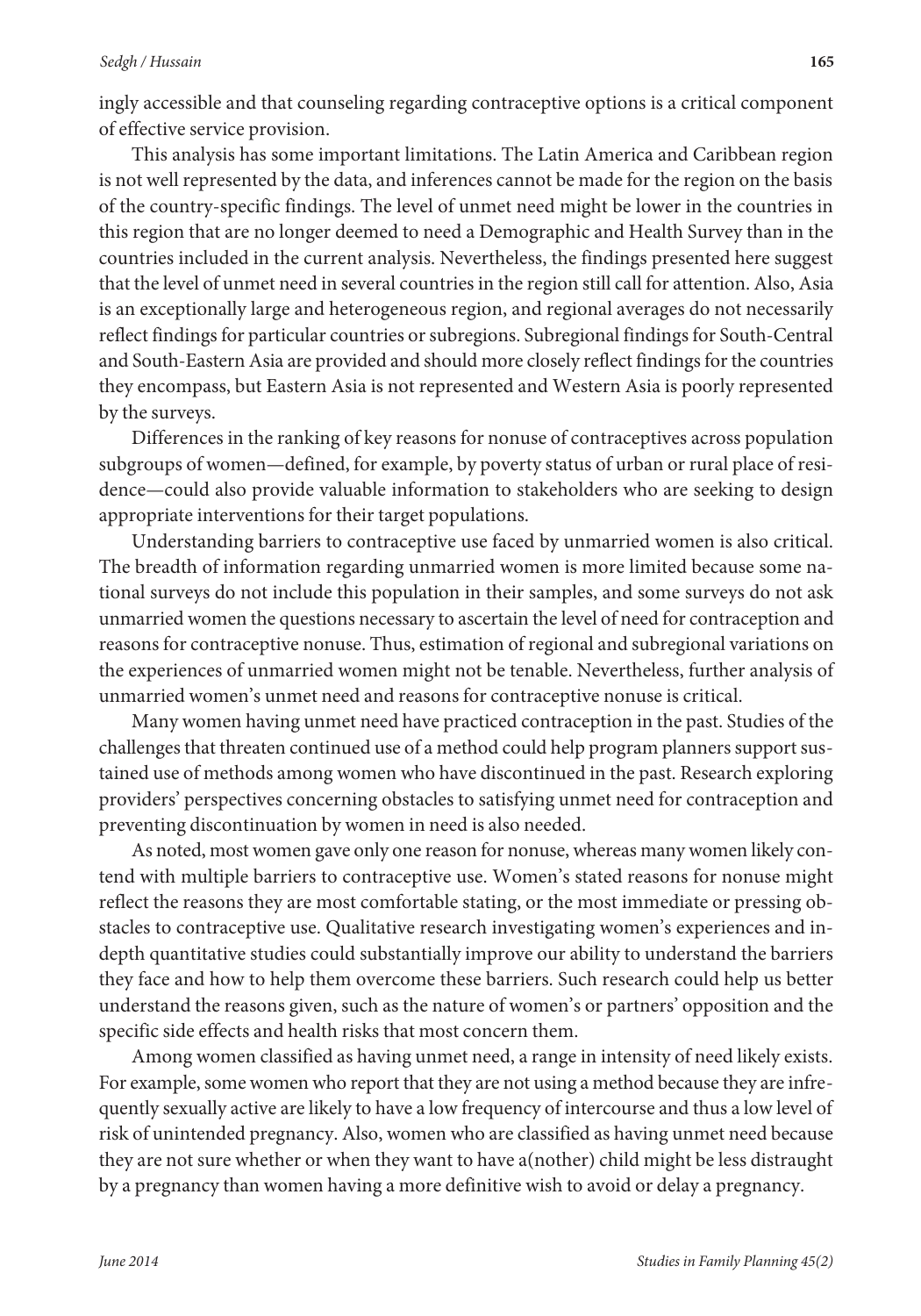Some of the reasons for nonuse examined in this study are broad and can encompass a number of more specific reasons. Surveyed women are not probed for further detail concerning their chosen reason for nonuse. A few possible interpretations of their reasons are elucidated below. Additional research can help enhance the picture by identifying detailed reasons that are most prevalent.

## **Underlying Reasons for Nonuse of Contraception**

#### *Postpartum Amenorrhea or Breastfeeding*

A woman who cites one or both of these reasons for nonuse could think her probability of becoming pregnant is minimal, or could be afraid that a hormonal method might negatively affect her breast milk or her own health. Or her reasons might be more cultural in nature: the norm in her society might be to abstain from having sex during this period of time, and she may not want to use a method even if she is sexually active because she is expected to be sexually inactive.

### *Lack of Awareness of Contraception*

Women who indicated that they do not know about contraceptive methods could feel that they need to know more about specific methods of contraception before using one, or they could lack awareness of the concept of fertility control.

#### *Opposition to Contraception*

Opposition can stem from a woman's or her partner's personal or religious beliefs. Some individuals might be opposed to contraception because of concerns regarding side effects and health risks, which they did not express to the interviewer. Thus, this broad umbrella could include barriers that reflect cultural norms and beliefs, and barriers that could be reduced through effective programmatic responses. Some women who are opposed may have partners who are also opposed, and women might not have cited their own opposition in the survey once they had reported their partners' opposition.

#### *Fear of Side Effects or Health Risks and Inconvenience of Use*

Women who cite reasons related to use of the methods might base their reasoning on their personal experience, on the experiences of women they know, or simply on their perceptions regarding contraception. These women's concerns might be based on misinformation or on a fairly accurate appraisal of side effects and health risks.

Other research has shown that concerns regarding side effects and health risks are among the most common reasons for discontinuing the practice of contraception among women who continue to have a need for contraception (Bradley, Schwandt, and Kahn 2009). Concerns regarding side effects and health risks are especially common among women who have previously used injectables, IUDs, and oral contraceptives (Lee and Jezewski 2007; Bradley, Schwandt, and Kahn 2009). Further large-scale research is needed to ascertain the specific side effects and health risks—whether real or perceived—that prevent women from using a method.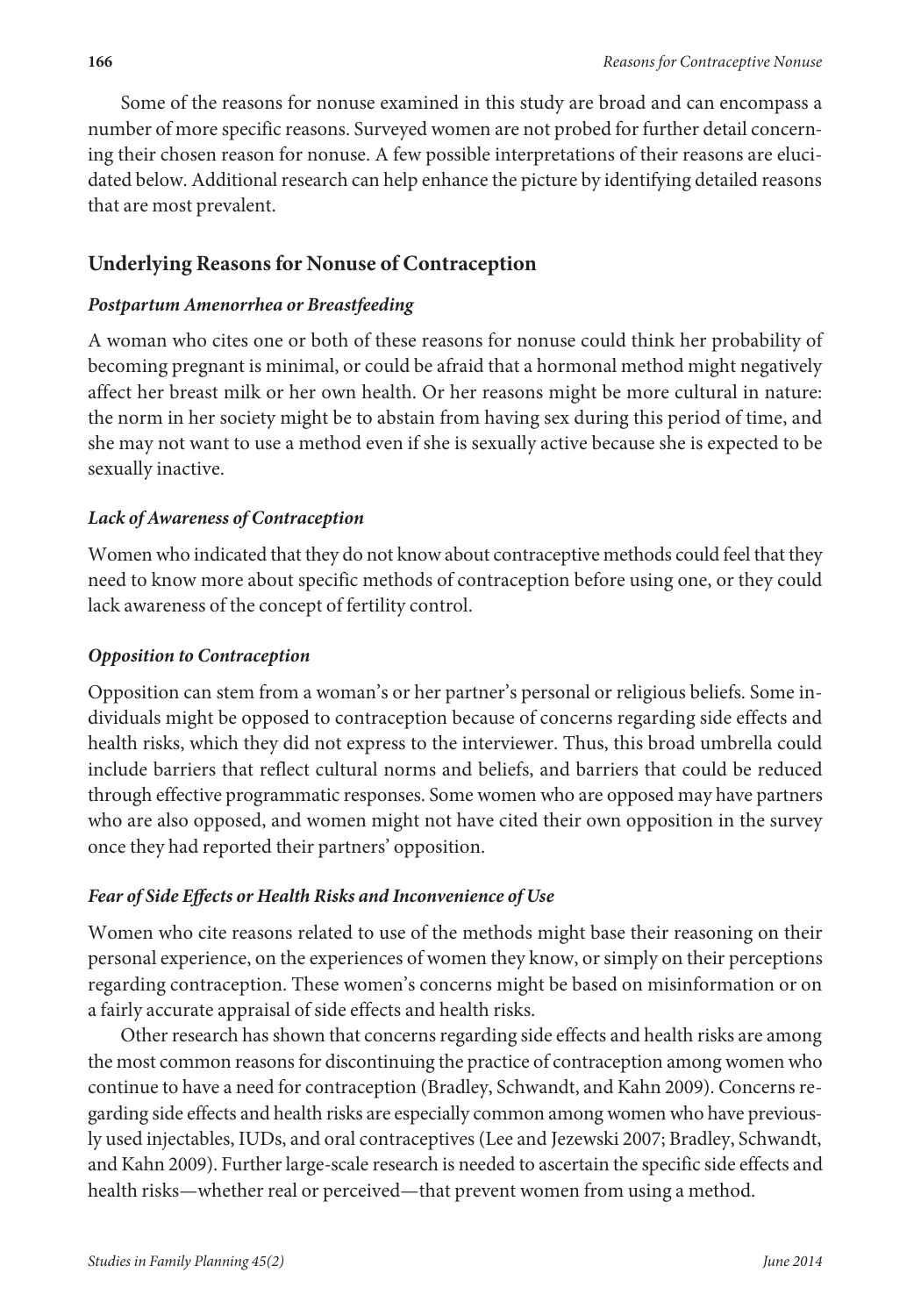## *Subfecundity*

Women who appear to be subfecund (e.g,, who have been married for at least five years, have not used a method, and have not become pregnant) are not classified by the DHS as having unmet need and are not asked their reason for nonuse. Women who report that they are not using a method because they are subfecund may or may not be providing an accurate assessment of their risk of becoming pregnant. In a US sample, 36 percent of women who were not using a contraceptive method when they had an unintended pregnancy indicated that they were not using a method because they did not think they could become pregnant (Mosher 2012). Though these women's reasons for thinking they would not become pregnant could extend beyond subfecundity, this finding suggests that at least some women who believe they are infecund are incorrect.

# **CONCLUSION**

Despite the limitations in our ability to interpret women's reported reasons for contraceptive nonuse, these surveys elucidate the key barriers experienced by women, even if in general terms. Taken together they provide a valuable picture of the remaining gaps in efforts to help satisfy unmet need for contraception. The evidence presented here makes clear that access to contraceptive supplies is not sufficient as a means to satisfy unmet need for contraception. The high prevalence of concerns regarding side effects and health risks among women having unmet need likely reflects a need for: information and counseling to help women learn more about the methods available to them, better mechanisms through which women can switch methods when needed, and an expansion of method choices. Many women who cite infrequent sex or postpartum amenorrhea or breastfeeding would benefit from counseling regarding their risk of pregnancy and the methods that are appropriate for their circumstances. Counseling and services provided for antenatal care and at the point of delivery might be especially appropriate for women who perceive that they are at low risk of becoming pregnant during the postpartum period. Although access to services does not appear to be the main barrier to effective contraceptive use, access to services that provide a range of methods from which to choose and also provide information and counseling to help women select and effectively use an appropriate method can be critical to helping women having unmet need overcome obstacles to contraceptive use.

As noted by Casterline and Sinding (2000), the extent to which programmatic interventions can serve women having unmet need for contraception depends on the nature of women's reasons for nonuse. Improvements in the quality of programs and services can go a long way toward addressing many of the concerns identified in this study. Such improvements can potentially even affect social and cultural opposition to family planning. Expansion of educational and economic opportunities for women over the long term can also affect the attitudes of women and their partners and community values regarding the feasibility and benefits of fertility control.

Further research could contribute to effective decisionmaking and allocation of resources intended to satisfy unmet need for contraception. Such research should include analysis of levels of unmet need and reasons for nonuse among never-married women; differences in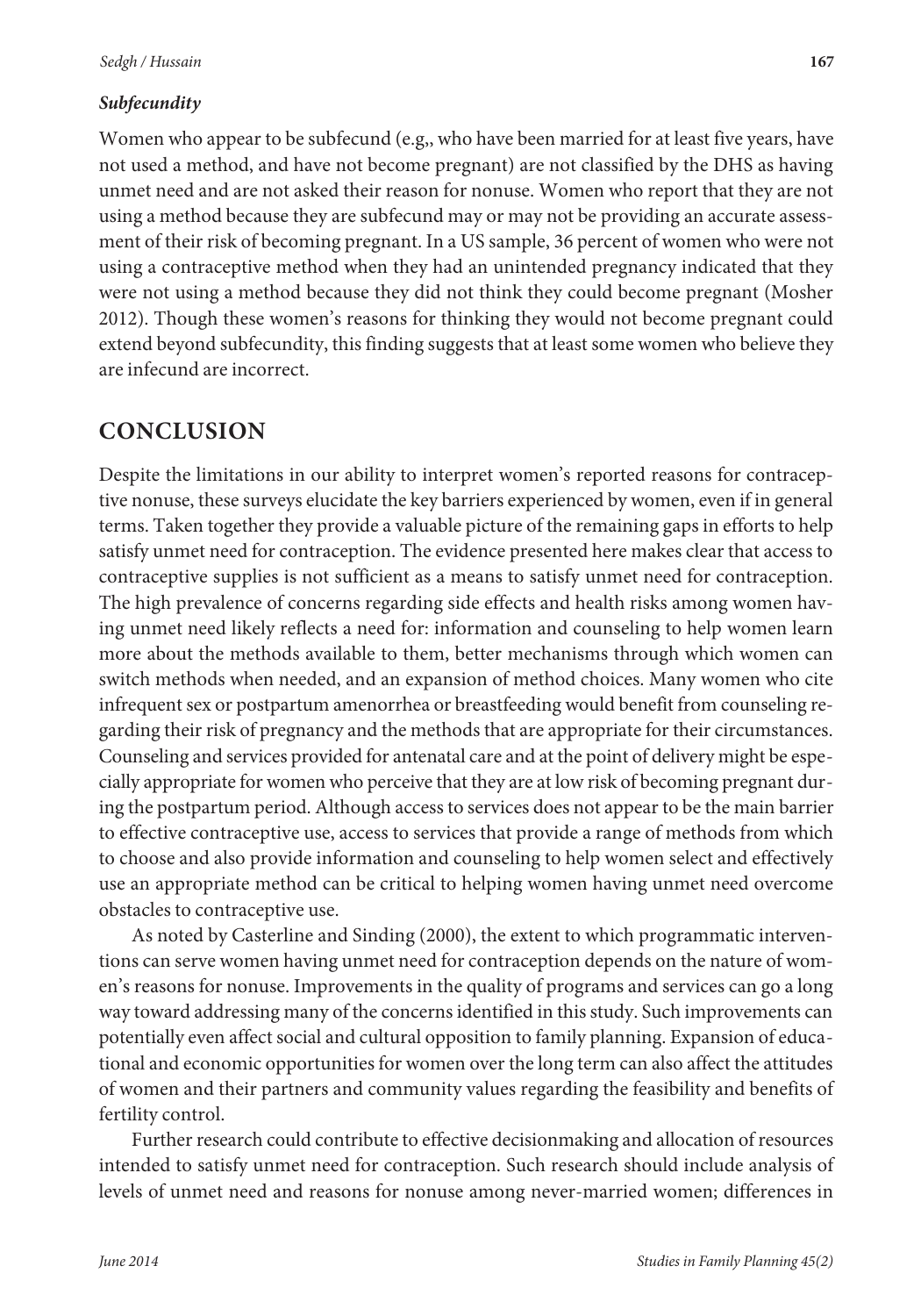reasons for nonuse across population subgroups; problems faced by contraceptive users; and providers' perspectives regarding barriers to effective contraceptive use. Studies that explore some of the commonly cited challenges to contraceptive use in greater depth while also reaching broad populations, ideally through a hybrid of qualitative and quantitative research, could provide invaluable information to stakeholders.

International family planning efforts have made important inroads in satisfying demand for contraception; however, millions of women worldwide still have unintended pregnancies each year (Singh et al. 2010; Sedgh et al. 2013). Continued efforts are needed and can have a tremendous impact on the ability of women and couples to avoid unintended pregnancies and achieve their fertility goals, and on the health and well-being of women, their families, and society.

## **REFERENCES**

- Alkema, Leontine, Vladimira Kantorova, Clare Menozzi, and Ann Biddlecom. 2013. "National, regional, and global rates and trends in contraceptive prevalence and unmet need for family planning between 1990 and 2015: A systematic and comprehensive analysis," *The Lancet* 381(9878): 1642–1652.
- Bongaarts, John and Judith Bruce. 1995. "The causes of unmet need for contraception and the social content of services," *Studies in Family Planning* 26(2): 57–75.
- Bradley, Sarah E.K., Trevor N. Croft, Joy D. Fishel, and Charles F. Westoff. 2012. "Revising unmet need for family planning." DHS Analytical Studies No. 25. Calverton, MD: ICF International.
- Bradley, Sarah, Hilary Schwandt, and Shane Kahn. 2009. "Levels, trends, and reasons for contraceptive discontinuation*."* DHS Analytical Studies No. 20. Calverton, MD: ICF International.
- Campbell, Martha, Nuriye Nalan Sahin-Hodoglugil, and Malcolm Potts. 2006. "Barriers to fertility regulation: A review of the literature," *Studies in Family Planning* 37(2): 87–98.
- Casterline, John B., Aurora E. Perez, and Ann E. Biddlecom. 1997. "Factors underlying unmet need for family planning in the Philippines," *Studies in Family Planning* 28(3): 173–191.
- Casterline, John B., Zeba A. Sathar, and Minhaj ul Haque. 2001. "Obstacles to contraceptive use in Pakistan: A study in Punjab," *Studies in Family Planning* 32(2): 95–110.
- Casterline, John B. and Steven W. Sinding. 2000. "Unmet need for family planning in developing countries and implications for population policy," *Population and Development Review* 26(4): 691–723.
- Consensus Statement. 1988. "Breastfeeding as a family planning method," *The Lancet* 2(8621): 1204–1205.
- Darroch, Jacqueline E., Gilda Sedgh, and Haley Ball. 2011. "Contraceptive technologies: Responding to women's needs." New York: Guttmacher Institute.
- Darroch, Jacqueline E., Susheela Singh, and Lori S. Ashford. 2013. "Adding it up: The need for and cost of maternal and newborn care—Estimates for 2012." New York: Guttmacher Institute.
- Lee, Jongwon and Mary Ann Jezewski. 2007. "Attitudes toward oral contraceptive use among women of reproductive age: A systematic review," *Advances in Nursing Science* 30(1): E85–E103.
- Mosher, William D., Jo Jones, Joyce C. Abma. 2012. "Intended and unintended births in the United States: 1982-2010." National Health Statistics Report No. 55. Hyattsville, MD: National Center for Health Statistics.
- Overseas Development Institute. 2006. "Internal migration, poverty and development in Asia." London.
- Sedgh, Gilda, Rubina Hussain, Akinrinola Bankole, and Susheela Singh. 2007. "Women with an unmet need for contraception in developing countries and their reasons for not using a method." New York: Guttmacher Institute.
- Sedgh, Gilda, Susheela Singh, Rubina Hussain, and Michelle Eilers. 2013. "Incidence of unintended pregnancies worldwide in 2012 and trends since 1995." Paper presented at the Annual Meeting of the Population Association of America, New Orleans, LA, 11–13 April.